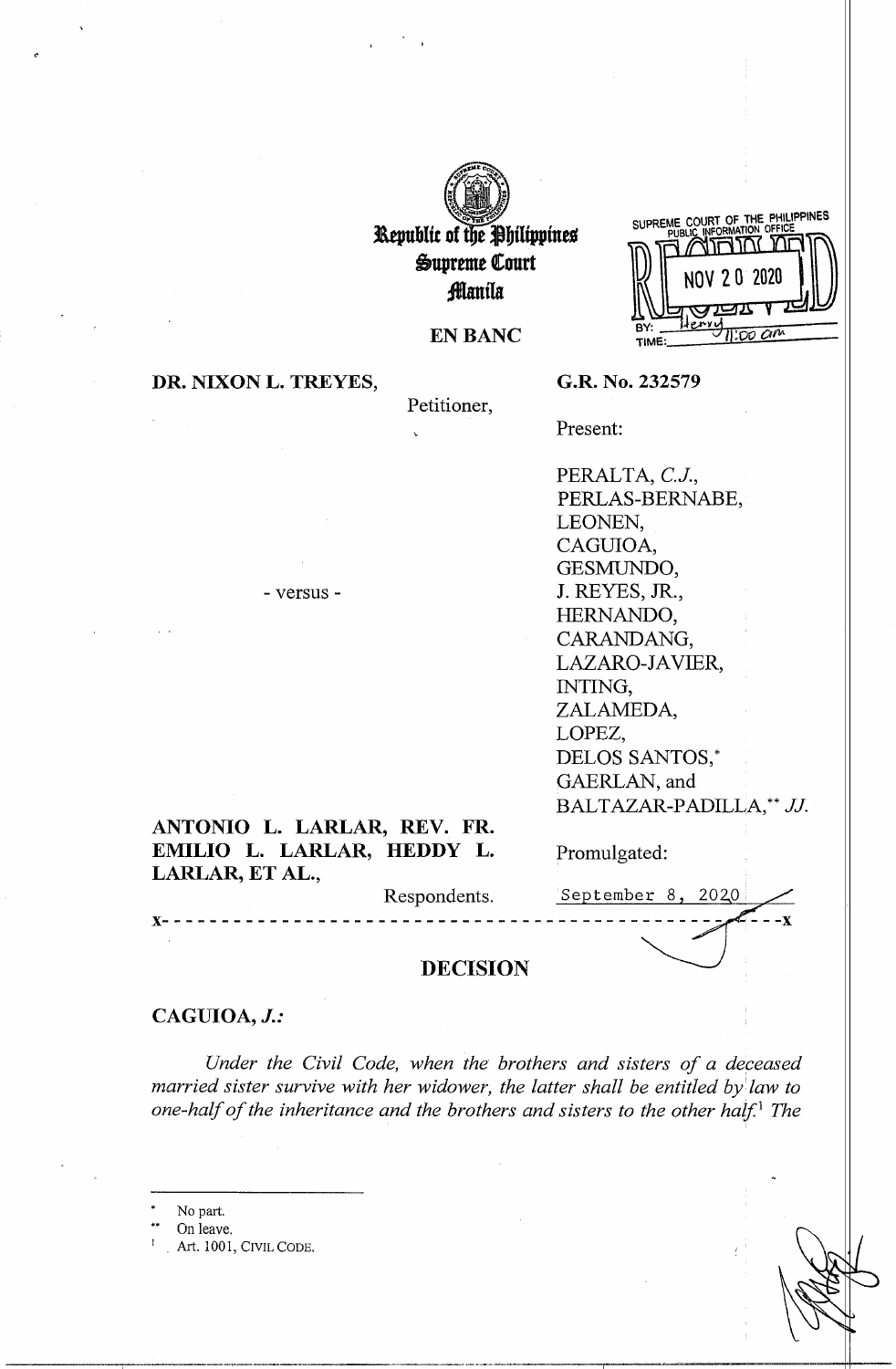$\,$ ',

..

*Civil Code likewise states that this successional right of the legal heirs is vested in them from the very moment of the decedent's death. <sup>2</sup>*

Given that successional rights are conferred by the Civil Code, a substantive law, the question to be resolved here by the Court is whether a prior determination of the status as a legal or compulsory heir in a separate special proceeding is a prerequisite to an ordinary civil action seeking for the protection and enforcement of ownership rights given by the law of *succession. "The Court now definitively settles this question once and for all.* 

Before the Court is a petition for review on *certiorari3* (Petition) under Rule 45 of the Rules of Court (Rules) filed by petitioner Dr. Nixon L. Treyes (petitioner Treyes) assailing the Decision<sup>4</sup> dated August 18, 2016 (assailed Decision) and Resolution<sup>5</sup> dated June 1, 2017 (assailed Resolution) promulgated by the Court of Appeals, Cebu City  $(CA)^{\hat{6}}$  in CA-G.R. SP Case No. 08813, which affirmed the Resolution<sup>7</sup> dated July 15, 2014 and Order<sup>8</sup> dated August 27, 2014 issued by public respondent Hon. Kathrine A. Go (Go), in her capacity as presiding judge of the Regional Trial Court of San Carlos City, Branch 59 (RTC) in favor of private respondents Antonio L. Larlar (Antonio), Rev. Fr. Emilio L. Larlar (Emilio), Reddy L. Larlar (Reddy), Rene L. Larlar (Rene), Celeste L. Larlar (Celeste), Judy L. Larlar (Judy), and Yvonne L. Larlar (Yvonne) (collectively, the private respondents).

#### *The Facts and Antecedent Proceedings*

As culled from the records, the essential facts and antecedent proceedings are as follows:

On May 1, 2008, Rosie Larlar Treyes (Rosie), the wife of petitioner Treyes, passed away.<sup>9</sup> Rosie, who did not bear any children with petitioner Treyes, died without any will. 10 Rosie also left behind seven siblings, *i.e.,* the private respondents Antonio, Emilio, Heddy, Rene, Celeste, Judy, and Yvonne.



/

Art. 777, CIVIL CODE.

<sup>3</sup> *Rollo,* pp. 15-55.

<sup>4</sup>Id. at 214-219. Penned by Associate Justice Edward B. Contreras and concurred in by Associate Justices Edgardo L. Delos Santos (now a Member of this Court) and Geraldine C. Fiel-Macaraig. Id. at 223-225.

Nineteenth Division.

<sup>7</sup> *Rollo,* pp. 288-290.

 $^{8}$  Id. at 317.

<sup>&</sup>lt;sup>9</sup> Id. at 19; *see* Certificate of Death dated May 2, 2008, id. at 253. <sup>10</sup> Id.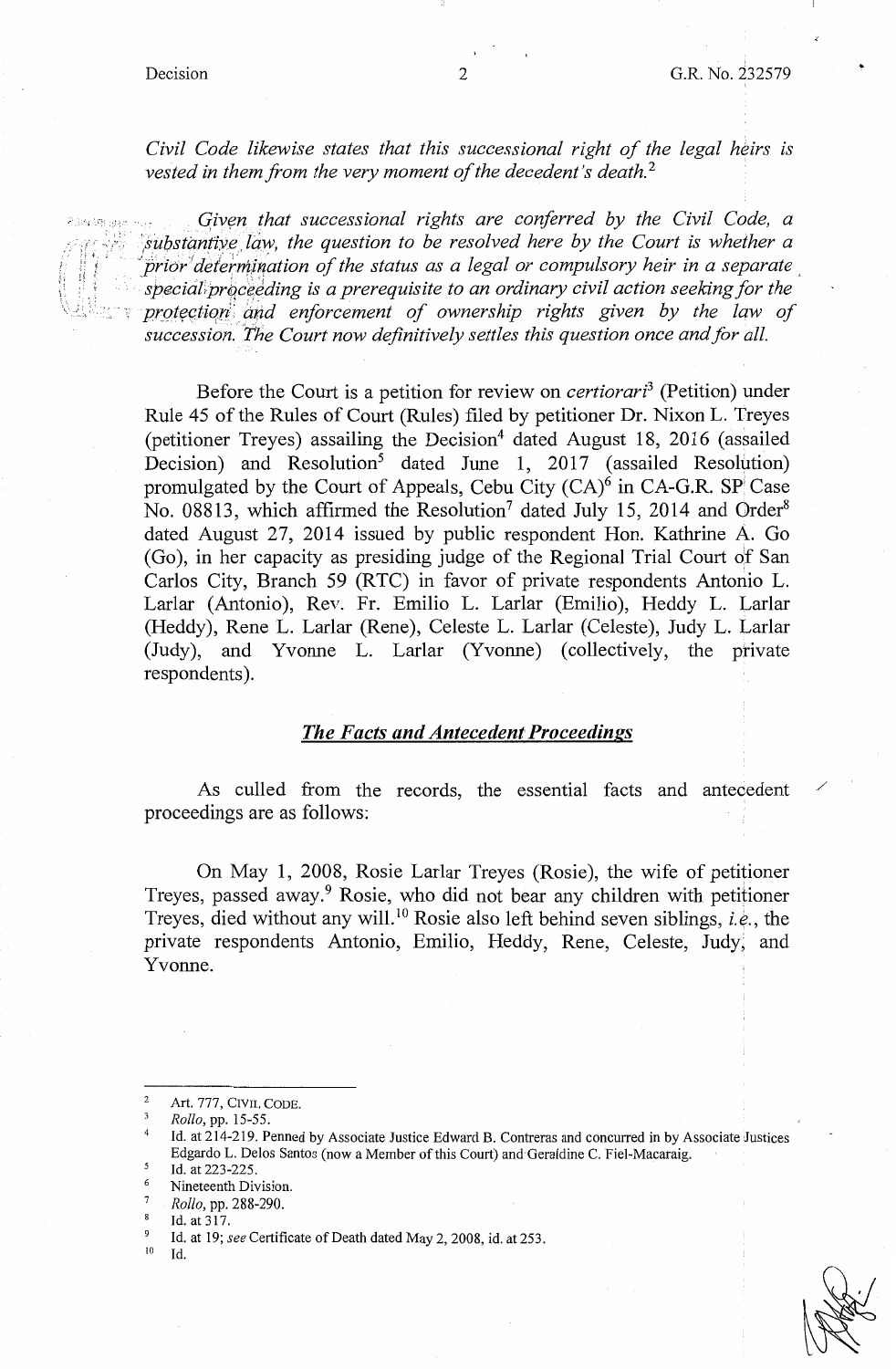At the time of her death, Rosie left behind 14 real estate properties,<sup>11</sup> situated in various locations in the Philippines, which she owned together with petitioner Treyes as their conjugal properties (subject properties).

Subsequently, petitioner Treyes executed two Affidavits of Self-Adjudication dated September 2, 2008<sup>12</sup> and May 19, 2011.<sup>13</sup> The first Affidavit of Self-Adjudication was registered by petitioner Treyes with the Register of Deeds (RD) of Marikina City on March 24, 2011, while the second Affidavit of Self-Adjudication was registered with the RD of San Carlos City, Negros Occidental on June 5, 2011. In these two Affidavits of Self-Adjudication, petitioner Treyes transferred the estate of Rosie unto himself, claiming that he was the sole heir of his deceased spouse, Rosie.<sup>14</sup>

As alleged by the private respondents, they sent a letter dated February 13, 2012 to petitioner Treyes requesting for a conference to discuss the settlement of the estate of their deceased sister, Rosie. The private respondents maintain that they never heard from petitioner Treyes regarding their request. 15 Undaunted, the private respondents again wrote to petitioner Treyes on April 3, 2012, requesting for the settlement of their sister's estate, but this request fell on deaf ears.<sup>16</sup>

The private respondents then alleged that sometime during the • latter part of 2012, they discovered to their shock and dismay that the 'fCTs previously registered in the name of their sister and petitioner Treyes had already been cancelled, except TCT No. M-43623 situated in Tanay, Rizal and TCT No. T-627723 situated in Cabuyao, Laguna. New titles had been issued in the name of petitioner Treyes on the basis of the two Affidavits of Self-Adjudication.<sup>17</sup>

Hence, the private respondents filed before the RTC a Complaint<sup>18</sup> dated July 12, 2013 (Complaint) for annulment of the Affidavits of Self-Adjudication, cancellation of TCTs, reconveyance of ownership and possession, partition, and damages against petitioner Treyes, the RD of Marikina, the RD of the Province of Rizal, and the RD of the City of San Carlos, Negros Occidental. The case was docketed as Civil Case No. RTC-1226.

In their Complaint, the private respondents alleged that petitioner Treyes fraudulently caused the transfer of the subject properties to himsplf by

- 
- 
- <sup>12</sup> Id. at 270-280.<br>
<sup>13</sup> Id. at 282-287.<br>
<sup>14</sup> Id. at 278, 286.<br>
<sup>15</sup> Id. at 235.
- $^{15}$  Id. at 235.
- 16 Id.
- $17$  Id.
- 18 Id. at 228-241.

<sup>&</sup>lt;sup>11</sup> Covered by Transfer Certificates of Title (TCT) Nos. T-249139, T-554522, M-43623, T-18709, T-18698, T-18699, T-18700, T-18701, T-18757, T-18758, T-18759, T-18760, T-18761, and T-627723; id. at 90-93.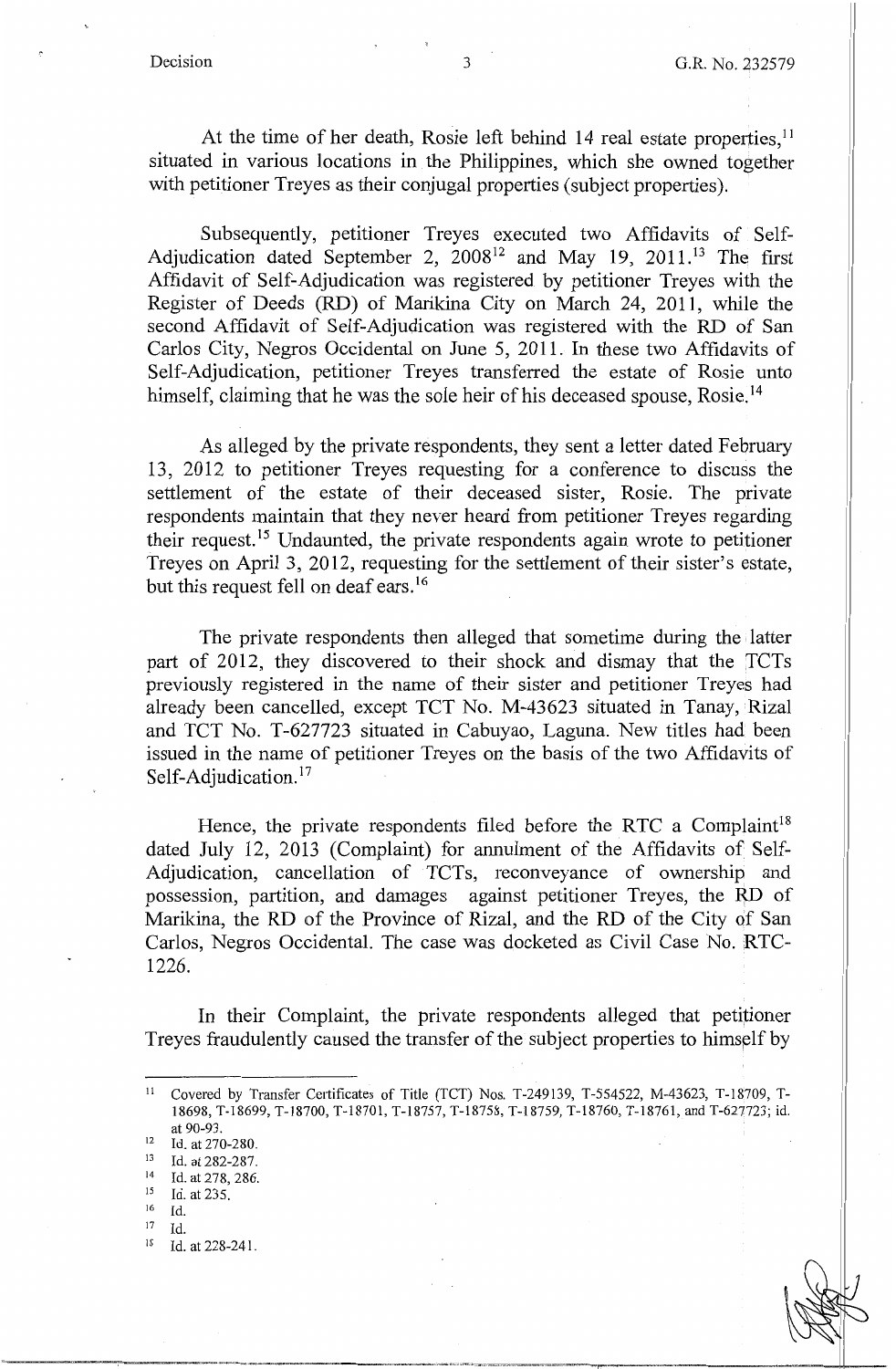•

executing the two Affidavits of Self-Adjudication and refused to reconvey the shares of the private respondents who, being the brothers and sisters of Rosie, are legal heirs of the deceased. Aside from asking for the declaration of the nullity of the Affidavits of Self-Adjudication, the private respondents also prayed for the cancellation of all the TCTs issued in favor of petitioner Treyes, the reconveyance to the private respondents of their successional share in the estate of Rosie, the partition of the estate of Rosie, as well as moral damages, exemplary damages, attorney's fees, and other litigation expenses. 19

As alleged by petitioner Treyes, his household helper, Elizabeth Barientos (Barientos), was supposedly aggressively approached on October 18, 2013 by two persons who demanded that she receive a letter for ahd on behalf of petitioner Treyes. Barientos refused. As it turned out, the said letter was the summons issued by the RTC addressed to petitioner Treyes in relation to the Complaint filed by the private respondents.<sup>20</sup>

Petitioner Treyes, through counsel, then filed an Entry of Special Appearance and Motion to Dismiss dated October 25, 2013 (first Motion to Dismiss), asking for the dismissal of the Complaint due to lack of jurisdiction over the person of petitioner Treyes.<sup>21</sup> Eventually, however, a re-service of summons was ordered by the RTC in its Order dated May 12, 2014.<sup>22</sup> On June 5, 2014, petitioner Treyes was personally served with another Summons<sup>23</sup> dated May 12, 2014 together with a copy of the Complaint.<sup>24</sup>

Petitioner Treyes then filed another Motion to Dismiss<sup>25</sup> dated June 20, 2014 ( second Motion to Dismiss), arguing that the private respondents' Complaint should be dismissed on the following grounds: (1) improper venue; (2) prescription; and (3) lack of jurisdiction over the subject matter.

In its Resolution<sup>26</sup> dated July 15, 2014, the RTC denied for lack of merit petitioner Treyes' second Motion to Dismiss. Nevertheless, the RTC held that it did not acquire jurisdiction over the Complaint's third cause of action, *i.e.,* partition:

x x x A perusal of the Complaint shows that the causes of action are 1) the Annulment of the Affidavit of Self Adjudication; 2) Reconveyance (3) Partition; and 4) Damages. **Hence, the Court has jurisdiction over the first, second and fourth causes of action but no jurisdiction over the third cause of action of Partition and the said cause of action should be dropped from the case.** <sup>27</sup>

- 
- 
- 
- 
- <sup>19</sup> Id. at 238-239.<br>
<sup>21</sup> Id. at 19-20.<br>
<sup>21</sup> Id. at 20.<br>
<sup>23</sup> Id. at 227.<br>
<sup>24</sup> Id. at 227.<br>
<sup>25</sup> Id. at 242-252.<br>
<sup>26</sup> Supra note 7.<br>
<sup>27</sup> Id. at 289. Emphasis supplied.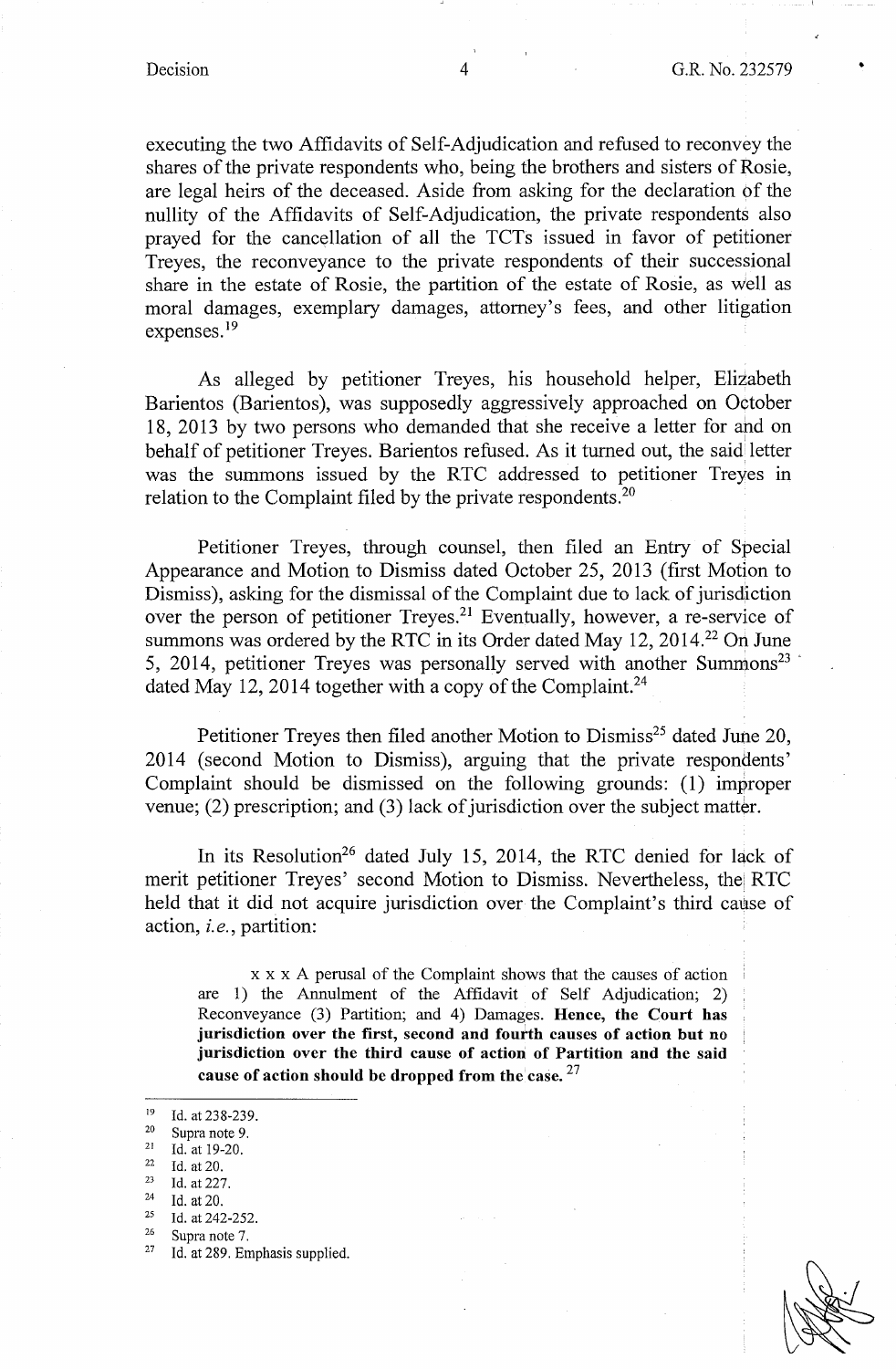Unsatisfied with the aforesaid Resolution of the RTC, petitioner Treyes filed an Omnibus Motion<sup>28</sup> dated July 28, 2014 (1) to reconsider the Resolution dated August 15, 2014 and (2) to defer filing of Answer.

In response, private respondents filed their Opposition<sup>29</sup> dated August 19, 2014 to the Omnibus Motion of petitioner Treyes dated July 28, 2014, to which petitioner Treyes responded with his Reply<sup>30</sup> with leave dated August 27, 2014.

In its Order<sup>31</sup> dated August 27, 2014, the RTC denied the Omnibus Motion and directed petitioner Treyes to file his responsive pleading within 15 days from receipt of the Order.

Petitioner Treyes then filed before the CA a petition for *certiorari32*  dated October 28, 2014 under Rule 65 with urgent prayer for the immediate issuance of a temporary restraining order and/or writ of preliminary injunction, asserting that the RTC's denial of his second Motion to Dismiss was committed with grave abuse of discretion amounting to lack or excess of jurisdiction.

## **The Ruling of the CA**

In its assailed Decision, the CA denied petitioner Treyes' petition for *certiorari.* The dispositive portion of the assailed Decision of the CA reads:

WHEREFORE, the petition is DENIED. The Order dated dated  $(size)$  August 27, 2014, and the Resolution dated July 15, 2014 are AFFIRMED.

#### SO ORDERED.<sup>33</sup>

The CA held that the RTC did not commit grave abuse of discretion in denying petitioner Treyes' second Motion to Dismiss. Since the Complaint primarily seeks to annul petitioner Treyes' Affidavits of Self-Adjudiqation, which partakes the nature of an ordinary civil action, the CA found that the RTC had jurisdiction to hear and decide the private respondents' Complaint. Further, the CA held that since the case was an ordinary civil actiop, the proper venue is San Carlos City, Negros Occidental. Lastly, the CA held that the action of the private respondents is not barred by prescription.

- 
- 
- 
- 

<sup>28</sup> Id. at 291-305.<br>
<sup>29</sup> Id. at 306-309.<br>
<sup>30</sup> Id. at 310-316.<br>
<sup>31</sup> Supra note 8.<br>
<sup>32</sup> Id. at 56-82.<br>
<sup>33</sup> Id. at 218.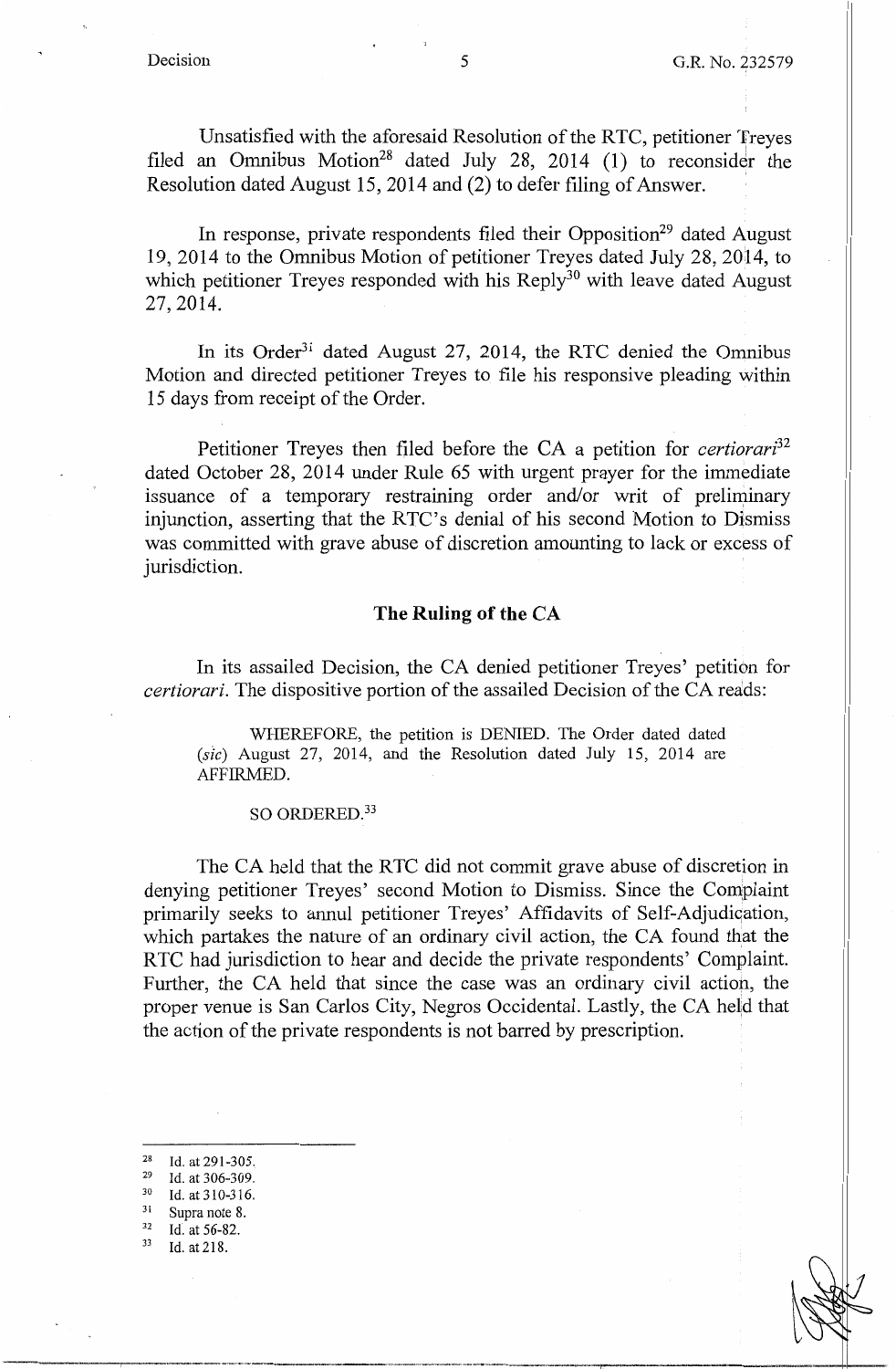Petitioner Treyes filed a Motion for Reconsideration<sup>34</sup> dated September 26, 2016, which was subsequently denied by the CA in its assailed  $Resolution<sup>35</sup>$ 

Hence, the instant Petition.

The private respondents filed their Comment<sup>36</sup> dated May 16, 2018 to the Petition, to which petitioner Treyes responded with his Reply<sup>37</sup> dated September 17, 2018.

#### *The Issue*

The central question to be resolved by the Court is whether or not the CA was correct in ruling that the RTC did not commit grave abuse of discretion amounting to lack or excess of jurisdiction when it denied petitioner Treyes' second Motion to Dismiss.

#### *The Court's Ruling*

In the instant case, petitioner Treyes maintains that the RTC committed grave abuse of discretion amounting to lack or excess of jurisdiction in denying its second Motion to Dismiss, arguing, in the main, that the RTC should have dismissed the private respondents' Complaint on the basis of three grounds: a) improper venue, b) prescription, and c) lack of jurisdiction over the subject matter and, corrolarily, lack of real parties in interest. The Court discusses these grounds *ad seriatim.* 

### I. *Improper Venue*

Citing Rule 73, Section 1 of the Rules,<sup>38</sup> petitioner Treyes posits that the correct venue for the settlement of a decedent's estate is the residence of the decedent at the time of her death, which was at No. 1-C, Guatemala Street, Loyola Grand Villas, Loyola Heights, Katipunan Avenue, Quezon , City. Hence, petitioner Treyes maintains that the settlement of her estate

 $^{34}$  Id. at 318-334.

<sup>&</sup>lt;sup>35</sup> Supra note 5.<br><sup>36</sup> Id. at 342-358.<br><sup>37</sup> Id. at 389-404.<br>**SECTION. 1.** *Where estate of deceased person settled.* – If the decedent is an inhabitant of the Philippines at the time of his death, whether a citizen or an alien, his will shall be proved, or letters of administration granted, and his estate settled, in the Court of First Instance in the province in which he resides at the time of his death, and if he is an inhabitant of a foreign country, the Court of First Instance of any province in which he had estate. The court first taking cognizance of the settlement of the estate of a decedent, shall exercise jurisdiction to the exclusion of all other courts. The jurisdiction assumed by a court, so far as it depends on the place of residence of the decedent, or of the location of his estate, shall not be contested in a suit or proceeding, except in an appeal from that court, in the original case, or when the want of jurisdiction appears on the record.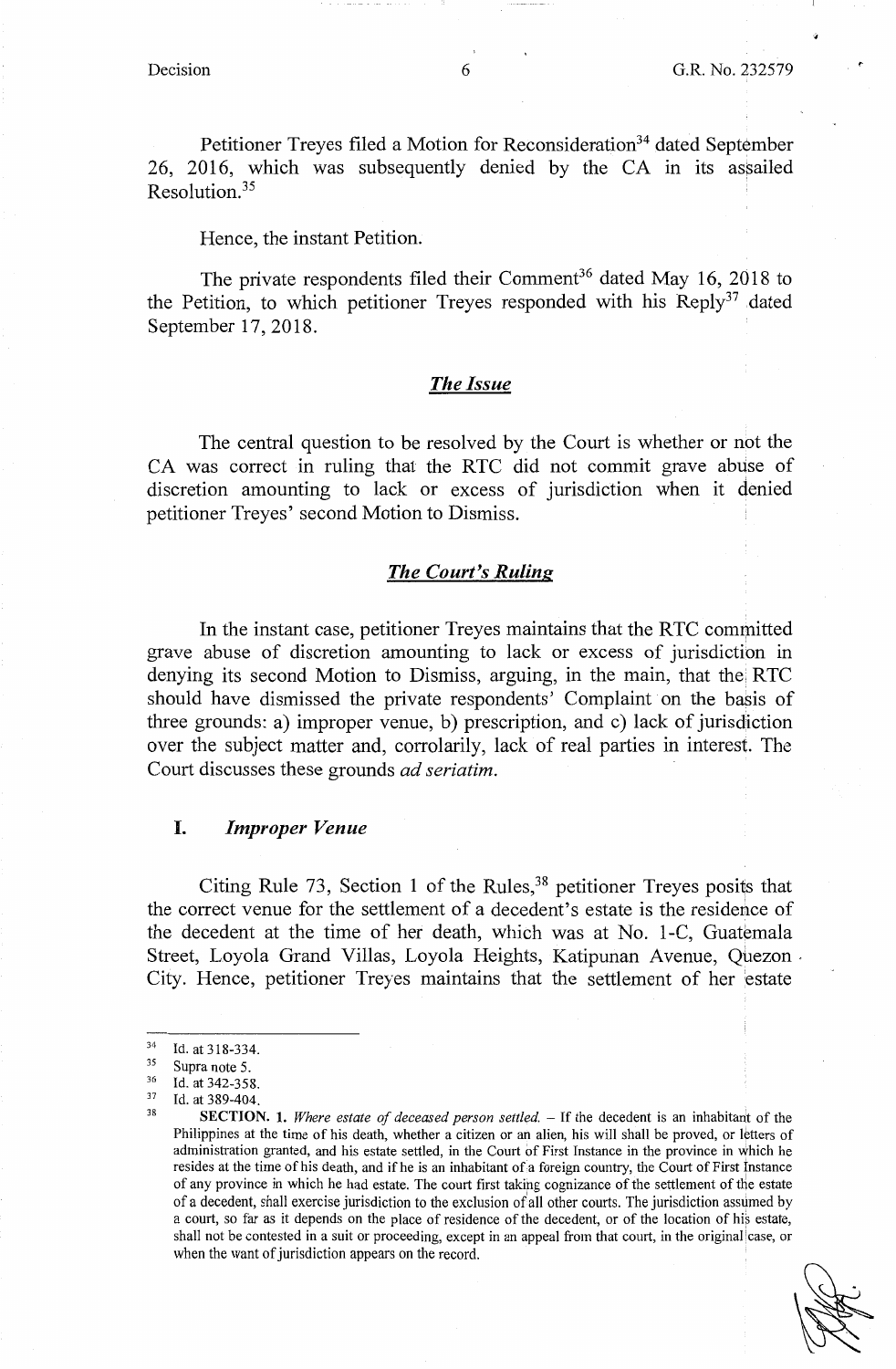should have been filed with the RTC of Quezon City, and not at San Carlos City, Negros Occidental.

The Court finds and holds that the Complaint cannot be dismissed on the ground of improper venue on the basis of Rule 73 because such Rule refers exclusively to the special proceeding of settlement of estates and NOT to ordinary civil actions. Invoking Rule 73 to allege improper venue is entirely inconsistent with petitioner Treyes' assertion in the instant Petition<sup>39</sup> that the Complaint is not a special proceeding but an ordinary civil action.

Moreover, the Court finds that improper venue as a ground for the dismissal of the Complaint was already deemed waived in accordance with the Omnibus Motion Rule.

According to Rule 9, Section 1 of the Rules, defenses and objections not pleaded either in a motion to dismiss or in the answer are deemed waived, except with respect to the grounds of (1) lack of jurisdiction over the subject matter; (2) *litis pendentia*; (3) *res judicata*; and (4) prescription of the action. In tum, Rule 15, Section 8 states that a motion attacking a pleading, order, judgment, or proceeding shall include all objections then available, and all objections not so included shall be deemed waived.

Hence, under the Omnibus Motion Rule, when the grounds for the dismissal of a Complaint under Rule 16, Section 140 are not raised in a motion to dismiss, such grounds, except the grounds of lack of jurisdiction over the subject matter, *litis pendentia, res judicata,* and prescription, are deemed waived.

In the instant case, prior to the filing of the second Motion to Dismiss, the first Motion to Dismiss was already filed by petitioner Treyes asking for the dismissal of the Complaint solely on the ground of lack of jurisdiction over the person of petitioner Treyes.<sup>41</sup> The defense of improper venue was already very much available to petitioner Treyes at the time of the filing of

<sup>39</sup>*Rollo,* p. 16. 40 **SECTION 1.** *Grounds.* - Within the time for but before filing the answer to the complaint or pleading asserting a claim, a motion to dismiss may be made on any of the following grounds: ·

<sup>(</sup>a) That the court has no jurisdiction over the person of the defending party; (b) That the court has no jurisdiction over the subject matter of the claim;

<sup>(</sup>c) That venue is improperly laid;

<sup>(</sup>d) That the plaintiff has no legal capacity to sue;

<sup>(</sup>e) That there is another action pending between the same parties for the same cause;

<sup>(</sup>f) That the cause of action is barred by a prior judgment or by the statute of limitations;

<sup>(</sup>g) That the pleading asserting the claim states no cause of action;

<sup>(</sup>h) That the claim or demand set forth in the plaintiff's pleading has been paid, waived, abandoned, or otherwise extinguished;

<sup>(</sup>i) That the claim on which the action is founded is enforceable under the provisions of the statute of frauds; and

G) That a condition precedent for filing the claim has not been complied with. (la) Supra note 21.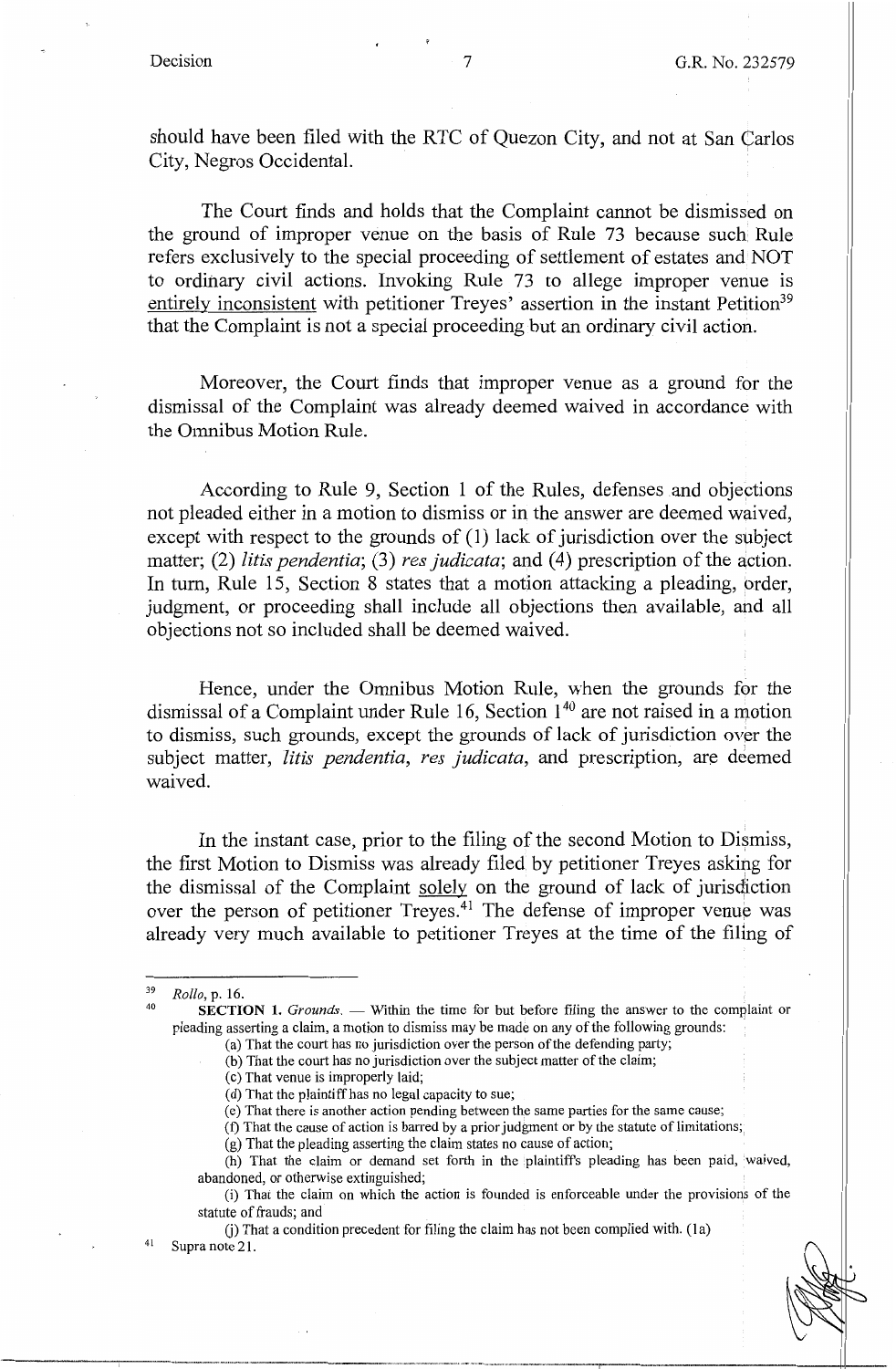the first Motion to Dismiss. Under the Rules, raising the ground of improper venue would not have been prejudicial to petitioner Treyes' cause as raising such defense could not have been deemed a voluntary appearance.<sup>42</sup> Hence, there was no valid reason to justify the failure to invoke the ground of improper venue in the first Motion to Dismiss. Stated differently, as the issue of improper venue was not raised in the first Motion to Dismiss, then this ground is deemed already waived and could no longer be raised in the second Motion to Dismiss.<sup>43</sup>

#### II. *Prescription*

Petitioner Treyes also argues that the RTC committed grave abuse of discretion in not dismissing the Complaint since the period for the filing of the Complaint had already supposedly prescribed.

The Court likewise finds this argument to be without merit.

The basis of petitioner Treyes in arguing that the Complaint is already barred by prescription is Rule 74, Section 4 of the Rules, $44$  which states that an heir or other persons unduly deprived of lawful participation in the estate may compel the settlement of the estate in the courts at any time within two years after the settlement and distribution of an estate.

The Court stresses that Rule 74 pertains exclusively to the settlement of estates, which is a special proceeding and NOT an ordinary civil action.<sup>45</sup>

As well, this argument of petitioner Treyes invoking prescription on the basis of Rule 74 is again wholly inconsistent with his main theory that the instant Complaint is not a special proceeding but an ordinary civil action for annulment of the Affidavits of Self-Adjudication, cancellation of TCTs, reconveyance of ownership and possession, and damages.<sup>46</sup>

Supra note 5.

<sup>42</sup> Rule 14, Sec. 20, RULES OF COURT, provides:

**SEC. 20.** *Voluntary appearance.* — The defendant's voluntary appearance in the action shall be equivalent to service of summons. The inclusion in a motion to dismiss of other grounds aside from lack of jurisdiction over the person of the defendant shall not be deemed a voluntary appearance. (23a)

<sup>&</sup>lt;sup>43</sup> *Ernesto Oppen, Inc. v. Compas, G.R. No.* 203969, October 21, 2015, 773 SCRA 546, 557.<br><sup>44</sup> SEC. 4. *Liability of distributees and estate.* – If it shall appear at any time within two (2) years after

the settlement and distribution of an estate in accordance with the provisions of either of the first two sections of this rule, that an heir or other person has been unduly deprived of his lawful participation in the estate, such heir or such other person may compel the settlement of the estate in the courts in the manner hereinafter provided for the purpose of satisfying such lawful participation. And if within the same time of two (2) years, it shall appear that there are debts outstanding against the estate which have not been paid, or that an heir or other person has been unduly deprived of his lawful participation payable in money, the court having jurisdiction of the estate may, by order for that purpose, after hearing, settle the amount of such debts or lawful participation and order how much and in what manner each distributee shall contribute in the payment thereof, and may issue execution, if circumstances require, against the bond provided in the preceding section or against the real estate belonging to the deceased, or both. Such bond and such real estate shall remain charged with a liability to creditors, heirs, or other persons for the full period of two (2) years after such distribution, notwithstanding any transfers of real estate that may have been made.

<sup>45</sup> See Rule 72, Sec. 1, RULES OF COURT.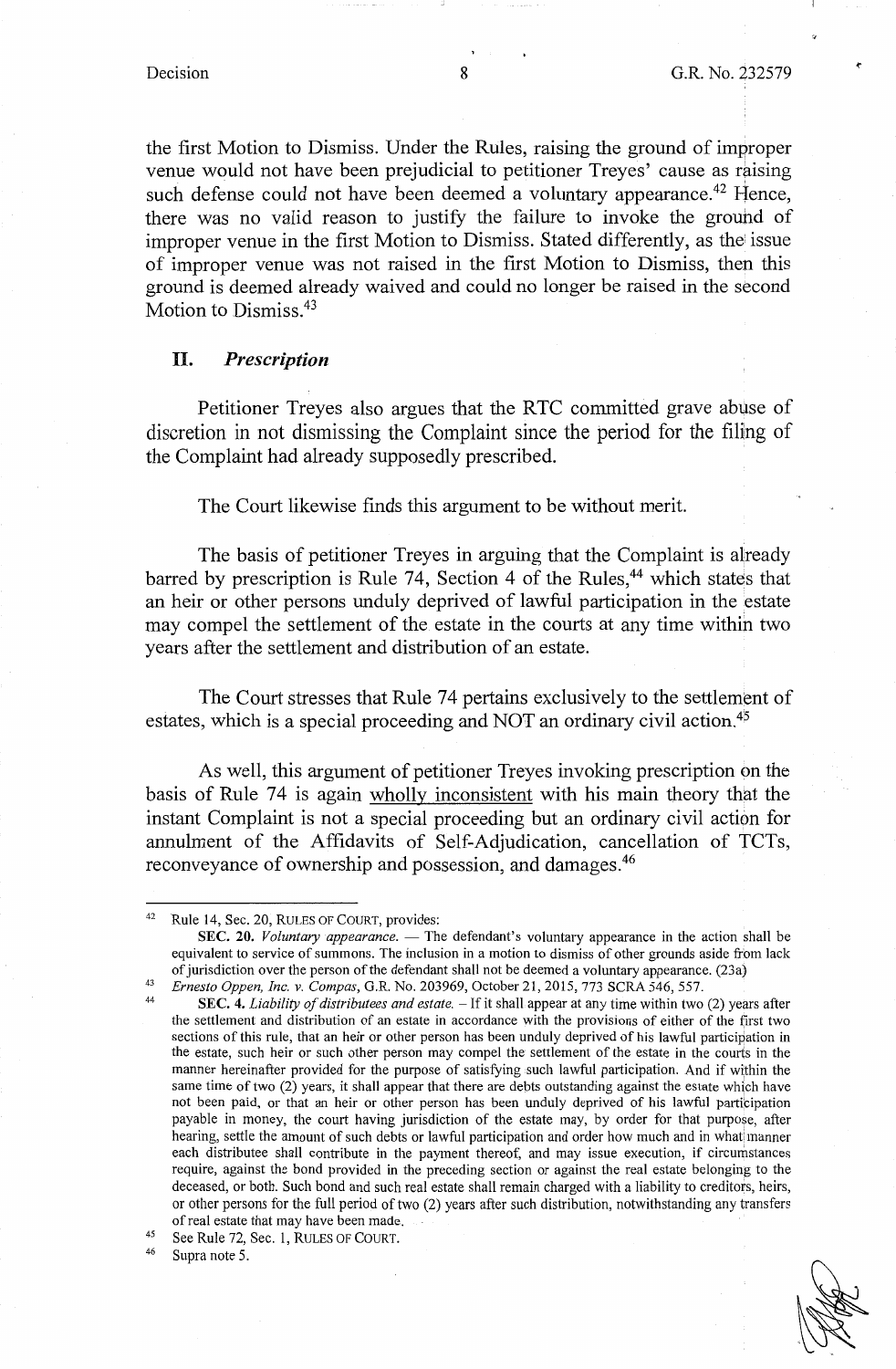Moreover, as clarified by the Court in *Sampilo, et al. v. Court of Appeals, et al.,47* the provisions of Rule 74, Section 4 barring distributees or heirs from objecting to an extrajudicial partition after the expiration of two years from such extrajudicial partition is applicable only:  $(1)$  to persons who have participated or taken part or had notice of the extrajudicial partition, and (2) when the provisions of Section 1 of Rule 74 have been strictly complied with, *i.e.,* that all the persons or heirs of the decedent have taken part in the extrajudicial settlement or are represented by themselves or through guardians.

Both requirements are absent here as it is evident that not all the legal heirs of Rosie participated in the extrajudicial settlement of her estate as indeed, it was only petitioner Treyes who executed the Affidavits of Self-Adjudication.

In this regard, it is well to note that it is the prescriptive period pertaining to constructive trusts which finds application in the instant case.

To digress, the Civil Code identifies two kinds of trusts, *i.e.,* express and implied. Express trusts are created by the intention of the trustor or of the parties while implied trusts come into being by operation of law.<sup>48</sup> As explained by recognized Civil Law Commentator, fonner CA Justice Eduardo P. Caguioa, "[e]xpress and implied trusts differ chiefly in that express trusts are created by the acts of the parties, while implied trusts are raised by operation of law, either to carry a presumed intention of the parties or to satisfy the demands of justice or protect against fraud."<sup>49</sup>

An implied trust is further divided into two types, *i.e.,* resulting and constructive trusts. 50 A resulting trust exists when a person makes or causes to be made a disposition of property under circumstances which raise an inference that he/she does not intend that the person taking or holding the property should have the beneficial interest in the property. <sup>51</sup>

On the other hand, a constructive trust exists when a person holding title to property is subject to an equitable duty to convey it to another on the ground that he/she would be unjustly enriched if he/she were permitted to retain it.<sup>52</sup> The duty to convey the property arises because it was acquired through fraud, duress, undue influence, mistake, through a breach' of a fiduciary duty, or through the wrongful disposition of another's property.<sup>53</sup>

53 Id.

. ' '

<sup>47 104</sup> Phil. 70 (1958).

<sup>48</sup> Art. 1441, CIVIL CODE.<br>49 Eduardo P. Caguioa, COMMENTS AND CASES ON CIVIL LAW, CIVIL CODE OF THE PHILIPPINES, Revised  $2<sup>nd</sup>$  ed., 1983, Vol. IV, p. 673.<br><sup>50</sup> Id. at 674.<br><sup>51</sup> Id.

Id.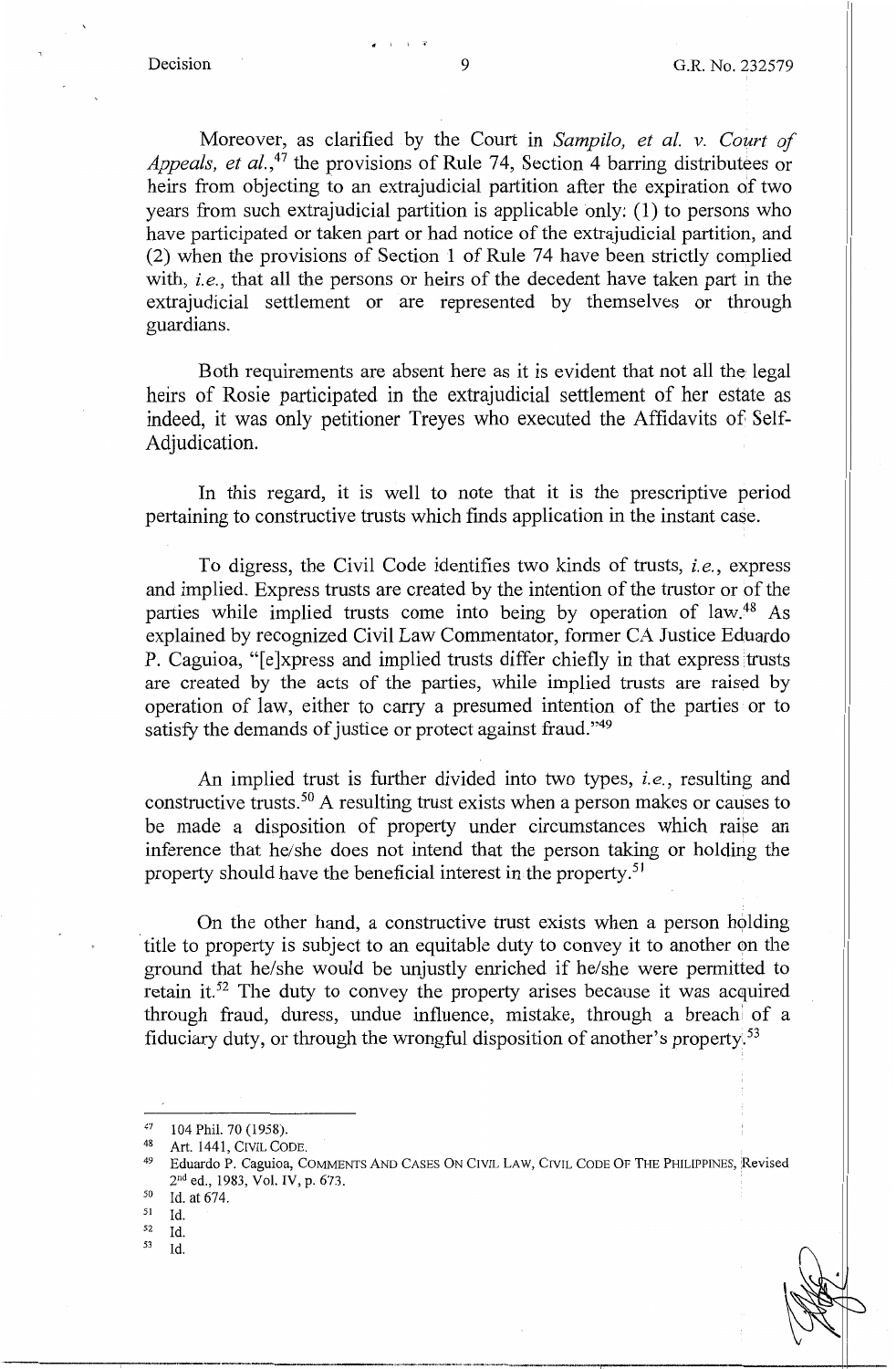An example of a constructive trust is found in Article 1456 of the Civil Code,<sup>54</sup> which states that "[i]f property is acquired through mistake or fraud, the person obtaining it is, by force of law, considered a trustee of an implied trust for the benefit of the person from whom the property comes." In *Marquez v. Court of Appeals*,<sup>55</sup> the Court held that in a situation where an heir misrepresents in an affidavit of self-adjudication that he is the sole heir of his wife when in fact there are other legal heirs, and thereafter manages to secure a certificate of title under his name, then "a constructive trust under Article 1456 [i]s established. Constructive trusts are created in equity in order to prevent unjust enrichment."56 This is precisely the situation in the instant case.

**In this situation, it has been settled in a long line of cases that "an**  action for reconveyance based on an implied or constructive trust **prescribes in [10) years from the issuance of the Torrens title [in the name of the trusteel over the property."<sup>57</sup> The 10-year prescriptive period** finds basis in Article 1144 of the Civil Code, which states that an action involving an obligation created by law must be brought within 10 years from the time the right of action accrues.

In cases wherein fraud was alleged to have been attendant in the trustee's registration of the subject property in his/her own name, the prescriptive period is 10 years reckoned from the date of the issuance of the original certificate of title or TCT since such issuance operates as a constructive notice to the whole world, the discovery of the fraud being deemed to have taken place at that time.<sup>58</sup>

Accordingly, it is clear here that prescription has not set in as the private respondents still have until 2021 to file an action for reconveyance, given that the certificates of title were issued in the name of petitioner Treyes only in 2011.

Therefore, considering the foregoing discussion, the ground of prescription raised by petitioner Treyes is unmeritorious.

# III. *The Necessity of a Prior Determination of Heirship in a Separate Special Proceeding*

The Court now proceeds to discuss the centerpiece of petitioner Treyes' Petition – that the RTC has no jurisdiction to hear, try, and decide the subject matter of the private respondents' Complaint because the determination of the status of the legal heirs in a separate special proceeding is a prerequisite to an



<sup>54</sup> See *Philippine National Bank v. Court of Appeals*, G.R. No. 97995, January 21, 1993, 217 SCRA 347.<br>55 G.R. No. 125715, December 29, 1998, 300 SCRA 653.

<sup>&</sup>lt;sup>56</sup> Id. at 658.<br><sup>57</sup> Id. Empha.

Id. Emphasis and underscoring supplied.

<sup>58</sup>*Lopez v. Court of Appeals,* G.R. No. 157784, December 16, 2008, 574 SCRA 26, 39.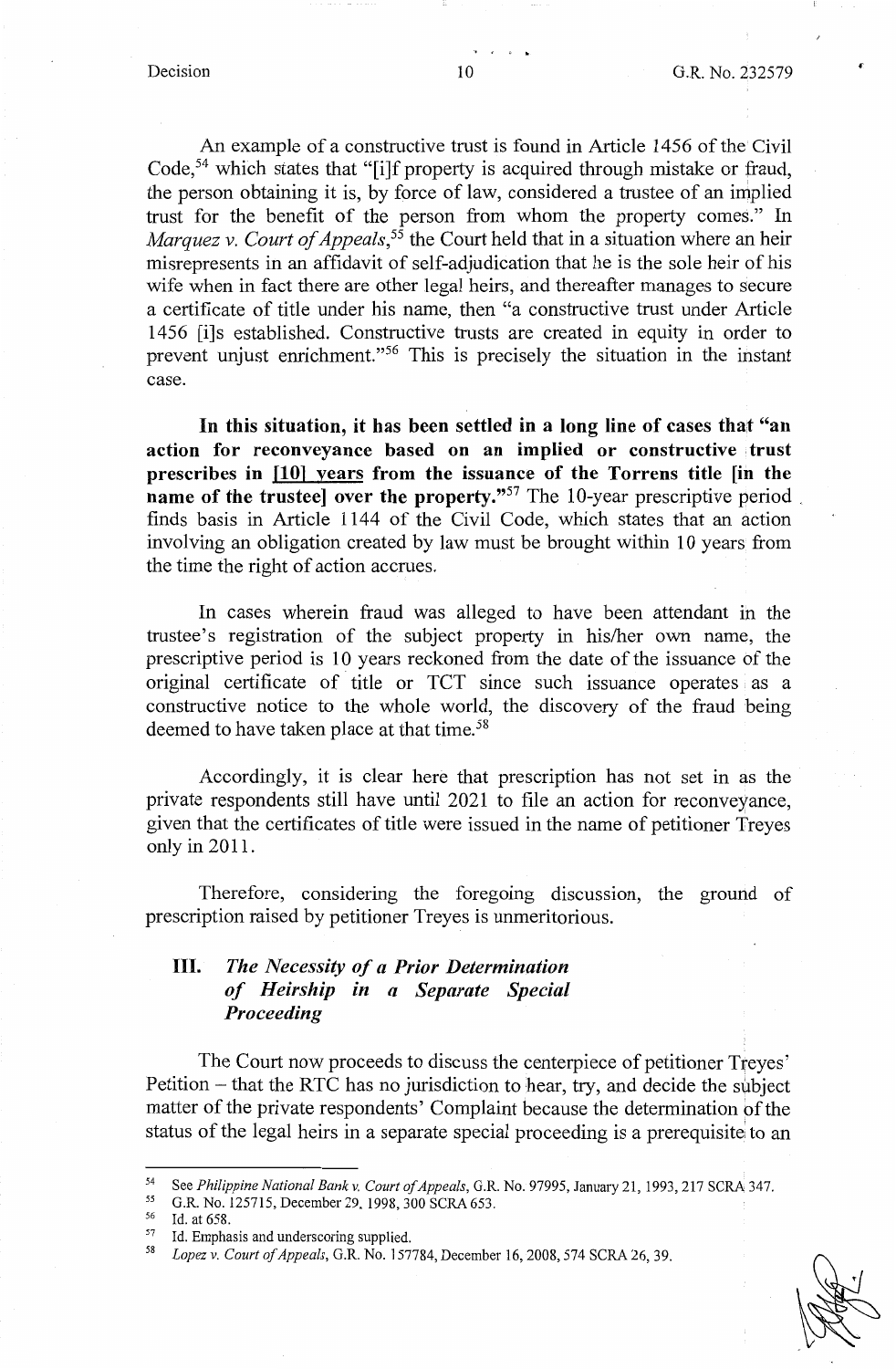ordinary suit for recovery of ownership and possession of property instituted by the legal heirs.

Jurisdiction over the subject matter of a case is conferred by law and determined by the allegations in the complaint which comprise a concise statement of the ultimate facts constituting the plaintiff's cause of action.<sup>59</sup>

In the instant case, it is readily apparent from the allegations in the Complaint filed by the private respondents that the action was not instituted for the determination of their status as heirs, as it was their position that their status as heirs was already established *ipso Jure* without the need of any judicial confirmation. Instead, what the Complaint alleges is that the private respondents' rights over the subject properties, by virtue of their being siblings of the deceased, must be enforced by annulling the Affidavits of Self-Adjudication and ordering the reconveyance of the subject properties.

Hence, as correctly held by the RTC in its Resolution<sup>60</sup> dated July 15, 2014, the RTC has jurisdiction over the subject matter of the Complaint, considering that the law confers upon the RTC jurisdiction over civil actions which involve the title to, or possession of, real property, or any interest therein, where the assessed value of the property involved exceeds P20,000.00 for civil actions outside Metro Manila, or where the assessed value exceeds P50,000.00 for civil actions in Metro Manila.<sup>61</sup>

## *The Case of Heirs of Magdaleno Ypon v. Ricaforte, et al. and Preceding Cases*

Petitioner Treyes cited *Heirs of Magdaleno Ypon* v. *Ricaforte, et al.* <sup>62</sup> *(Ypon),* as well as the cases that preceded it, *i.e., Heirs of Guido and Isabel Yaptinchay* v. *Del Rosario63 (Yaptinchay), Portugal* v. *Portugal-Beltran64 (Portugal),* and *Reyes* v. *Enriquez65 (Reyes)* to buttress his main argument that since the private respondents have yet to establish in a special proceeding their status as legal heirs of Rosie, then the ordinary civil action! they instituted must be dismissed for lack of jurisdiction.

In *Ypon,* which contains analogous factual circumstances as the instant case, the therein petitioners filed a complaint for Cancellation of Title and Reconveyance with Damages against the therein respondent. The therein petitioners alleged that, with the decedent having died intestate and childless, and with the existence of other legal heirs, the therein respondent invalidly executed an Affidavit of Self-Adjudication and caused the transfer of the

<sup>&</sup>lt;sup>59</sup> *Gomez v. Montalban*, G.R. No. 174414, March 14, 2008, 548 SCRA 693, 705.<br>
<sup>60</sup> Supra note 7.<br>
Section 19, Batas Pambansa Blg. 129 (The Judiciary Reorganization Act of 1980).<br>
<sup>61</sup> G.R. No. 198680, July 8, 2013, 700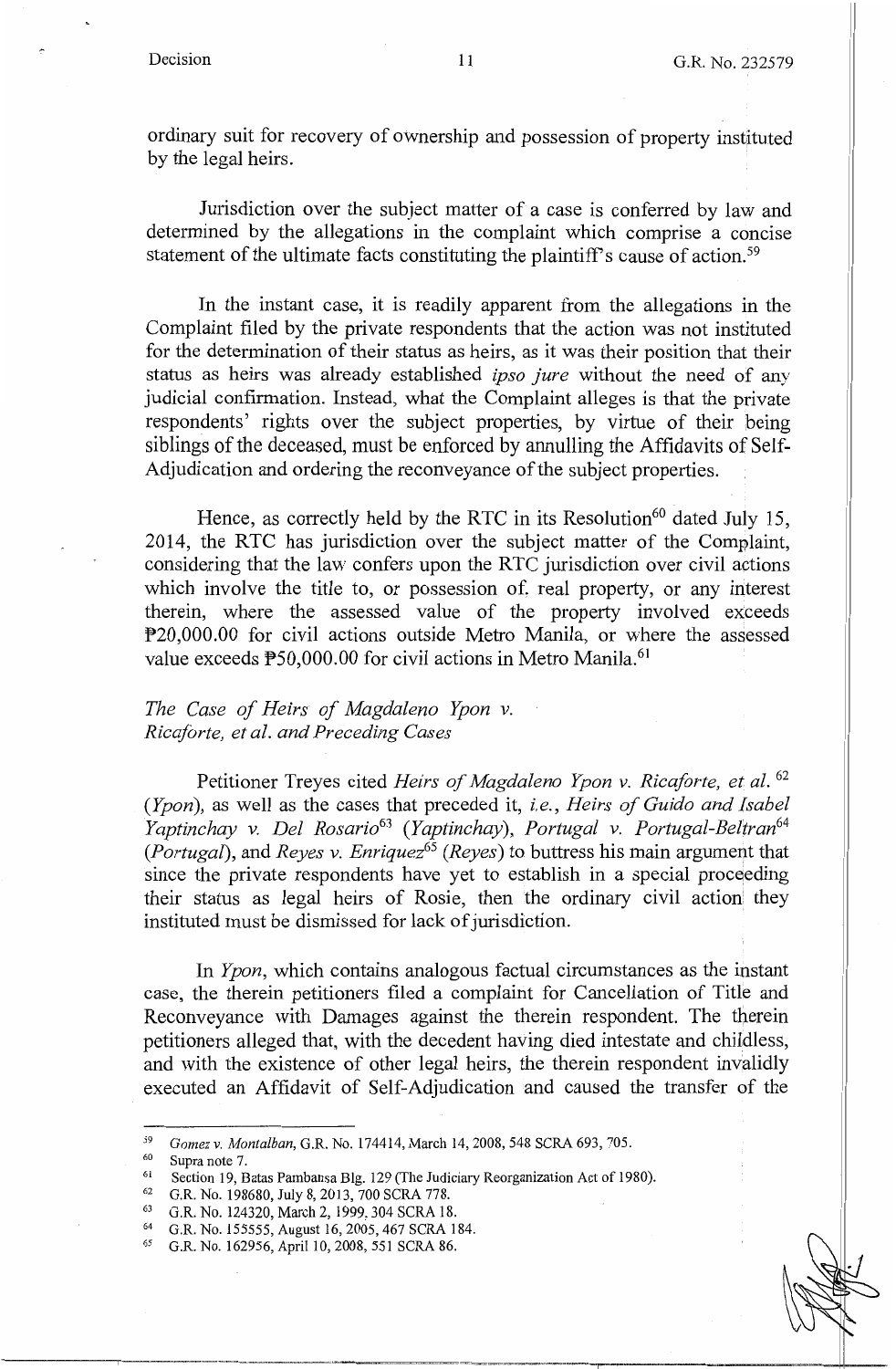•

certificates of title covering the properties of the decedent to himself. The RTC dismissed the complaint holding that it failed to state a cause of action since the therein petitioners had yet to establish their status as heirs.

In sustaining the RTC's dismissal of the complaint, the Court in *Ypon*  held that:

As stated in the subject complaint, petitioners, who were among the plaintiffs therein, alleged that they are the lawful heirs of Magdaleno and based on the same, prayed that the Affidavit of Self-Adjudication executed by Gaudioso be declared null and void and that the transfer certificates of title issued in the latter's favor be cancelled. While the foregoing allegations, if admitted to be true, would consequently warrant the reliefs sought for in the said complaint, the rule that the determination of a decedent's lawful heirs should be made in the corresponding special proceeding precludes the RTC, in an ordinary action for cancellation of title and reconveyance, from granting the same. In the case of *Heirs of Teofila Gabatan v. CA,* the Court, citing several other precedents, held that the determination of who are the decedent's lawful heirs must be made in the proper special proceeding for such purpose, and not in an ordinary suit for recovery of ownership and/or possession, as in this case:

Jurisprudence dictates that the determination of who are the legal heirs of the deceased must be made in the proper special proceedings in court, and not in an ordinary suit for recovery of ownership and possession of property. This must take precedence over the action for recovery of possession and ownership. The Court has consistently ruled that the trial court cannot make a declaration of heirship in the civil action for the reason that such a declaration can only be made in a special proceeding. Under Section 3, Rule 1 of the 1997 Revised Rules of Court, a civil action is defined as one by which a party sues another for the enforcement or protection of a right, or the prevention or redress of a wrong while a special proceeding is a remedy by which a party seeks to establish a status, a right, or a particular fact. It is then decisively clear that the declaration of heirship can be made only in a special proceeding inasmuch as the petitioners here are seeking the establishment of a status or right.

In the early case of *Litam, et al. v. Rivera,* this Court ruled that the declaration of heirship must be made in a special proceeding, and not in an independent civil action. This doctrine was reiterated in *Solivio v. Court of Appeals* x  $x \times$ [.]

In the more recent case of *Milagros Joaquina v. Lourdes Reyes,* the Court reiterated its ruling that matters relating to the rights of filiation and heirship must be ventilated in the proper probate court in a special proceeding instituted precisely for the purpose of determining such rights. Citing the case of *Agapay v. Palang,* this Court held that the status of an illegitimate child who claimed to be an heir to a decedent's estate could

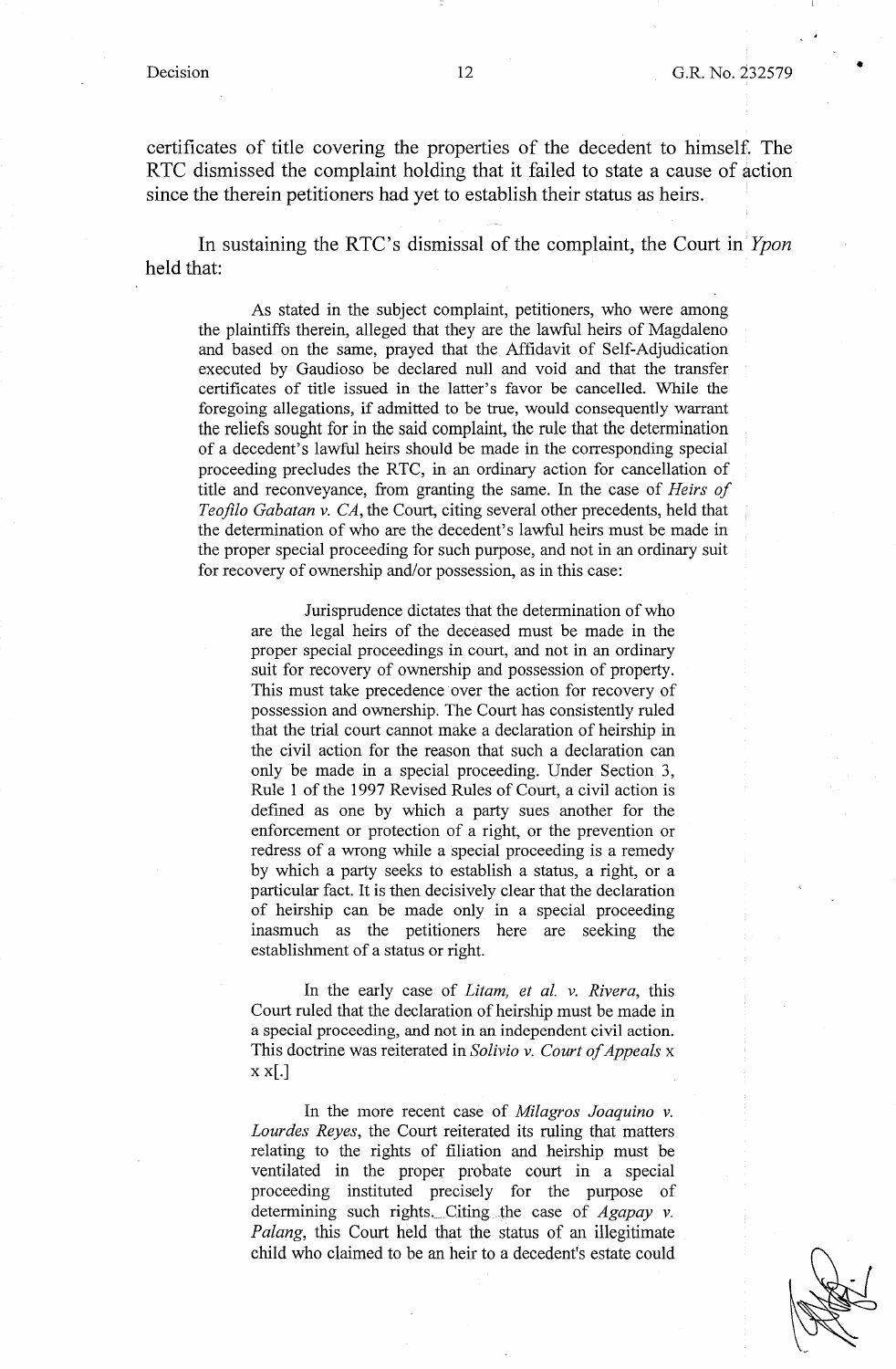not be adjudicated in an ordinary civil action which, as in this case, was for the recovery of property. <sup>66</sup>

Nevertheless, the Court likewise added in *Ypon* that there are circumstances wherein a determination of heirship in a special proceeding is not a precondition for the institution of an ordinary civil action for the sake of practicality, *i.e.,* (1) when the parties in the civil case had voluntarily submitted the issue to the trial court and already presented their evidence regarding the issue of heirship, and (2) when a special proceeding had been instituted but had been finally terminated and cannot be re-opened:

By way of exception, the need to institute a separate special proceeding for the determination of heirship may be dispensed with for the sake of practicality, as when the parties in the civil case had voluntarily submitted the issue to the trial court and already presented their evidence regarding the issue of heirship, and the RTC had consequently rendered judgment thereon, or when a special proceeding had been instituted but had been finally closed and terminated, and hence, cannot be re-opened. <sup>67</sup>

## *Ordinary Civil Actions vis-a-vis Special Proceedings*

In the main, *Ypon,* citing certain earlier jurisprudence, held that the determination of a decedent's lawful heirs should be made in the corresponding special proceeding, precluding the RTC in an ordinary action for cancellation of title and reconveyance from making the same.

According to Rule 1, Section 3(c) of the Rules, the purpose of a special proceeding is to establish a status, right, or particular fact. As held early on in *Hagans v. Wislizenus*, <sup>68</sup> a "special proceeding" may be defined as "an application or proceeding to establish the status or right of a party, or a particular fact."<sup>69</sup> In special proceedings, the remedy is granted generally upon an application or motion.<sup>70</sup>

In *Pacific Banking Corp. Employees Organization v. Court of Appeals*,<sup>71</sup> the Court made the crucial distinction between an ordinary action and a special proceeding:

Action is the act by which one sues another in a court of justice for the enforcement or protection of a right, or the prevention or redress of a wrong while special proceeding is the act by which one seeks to establish the status or right of a party, or a particular fact. Hence, action is distinguished from special proceeding in that the former is a formal demand of a right by one against another, while the latter is but a petition



<sup>66</sup> *Heirs of Ypon v. Ricaforte*, supra note 62 at 784-785. Emphasis, underscoring, and citations omitted.<br>
<sup>67</sup> Id. at 786.<br>
<sup>68</sup> 42 Phil. 880 (1920).<br>
<sup>69</sup> Id. at 882.

Id.

<sup>71</sup> G.R. Nos. 109373 & 112991, March 20, 1995, 242 SCRA 492.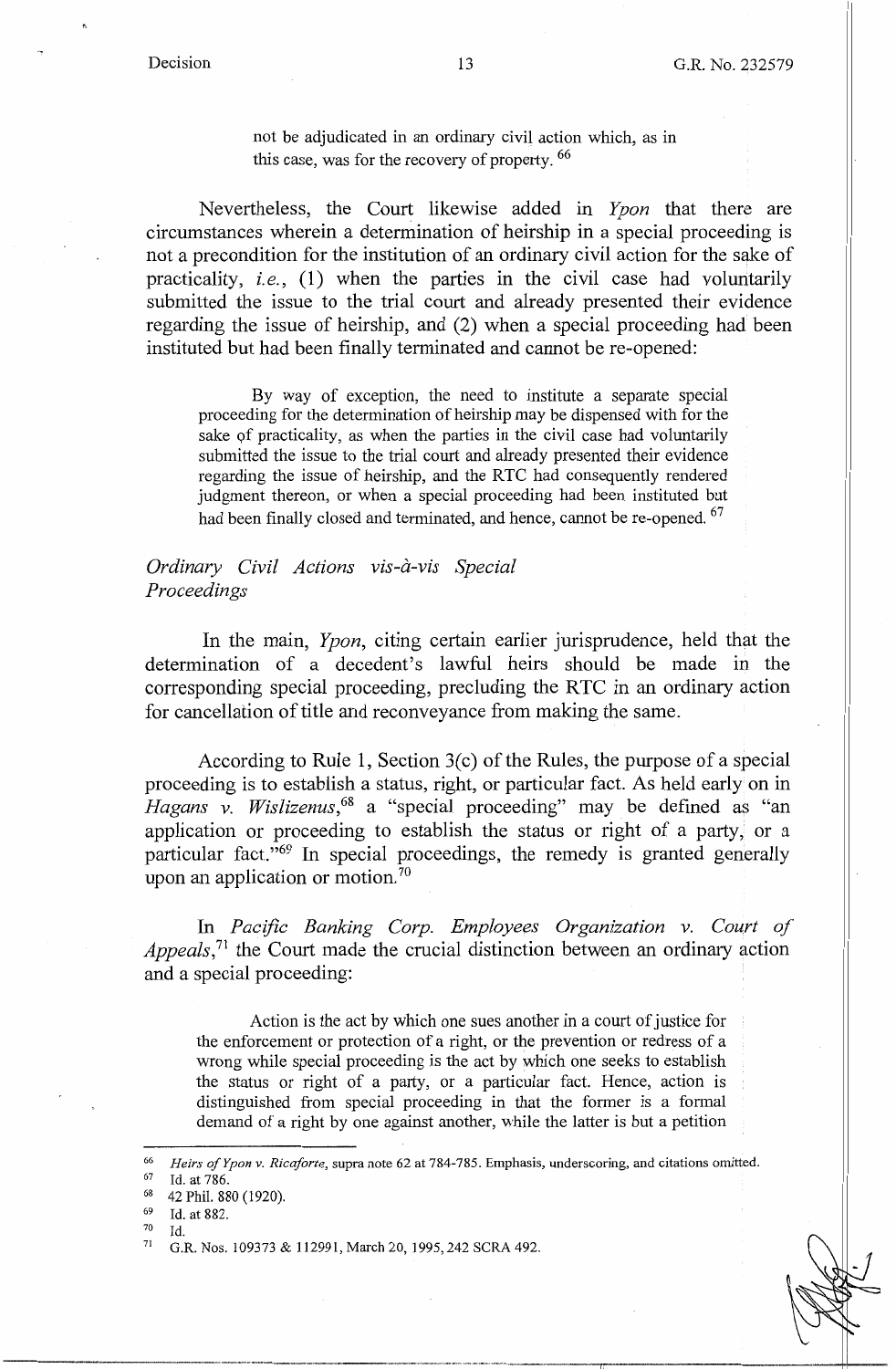I

I

for a declaration of a status, right or fact. Where a party-litigant seeks to recover property from another, his remedy is to file an action. Where his purpose is to seek the appointment of a guardian for an insane, his remedy ' is a special proceeding to establish the fact or status of insanity calling for : an appointment of guardianship.<sup>72</sup>

Hence, the main point of differentiation between a civil action and a special proceeding is that in the former, a party sues another for the enforcement or protection of a right which the party claims he/she is entitled to,<sup>73</sup> such as when a party-litigant seeks to recover property from another,<sup>74</sup>  $\cdot$ while in the latter, a party merely seeks to have a right established in his/her favor.

Applying the foregoing to ordinary civil actions for the cancellation of a deed or instrument and reconveyance of property on the basis of relationship with the decedent, *i.e.*, compulsory or intestate succession, the plaintiff does not really seek to establish his/her right as an heir. **In truth, the**  plaintiff seeks the enforcement of his/her right brought about by his/her **being an heir by operation of law.** 

Restated, the party does not seek to establish his/her right as an heir **because the law itself already establishes that status.** What he/she aims to do is to merely call for the nullification of a deed, instrument, or conveyance as an enforcement or protection of that right which he/she already possesses **by virtue of law.** 

Moreover, it is likewise noted that ordinary civil actions for declaration of nullity of a document, nullity of title, recovery of ownership of real property, or reconveyance are actions *in personam.75* And thus, they only bind particular individuals although they concern rights to tangible things.<sup>76</sup>**Any judgment therein is binding only upon the parties properly impleaded.77 Hence, any decision in the private respondents' ordinary civil action would not prejudice non-parties.** 

**To emphasize, any holding by the trial court in the ordinary civil action initiated by the private respondents shall only be in relation to the cause of action,** *i.e.,* **the annulment of the Affidavits of Self-Adiudidation executed by petitioner Treves and reconveyance of the subject properties, and shall only be binding among the parties therein.** 

At this juncture, the Court now deems it proper and opportune to revisit existing jurisprudence on the requisite of establishing one's heirship in a prior special proceeding before invoking such heirship in an ordinary civil action.

*11* Id.

<sup>72</sup> Id. at 503.<br><sup>73</sup> Rule 1, Sec. 3(a), RULES OF COURT.<br>*74 Pacific Banking Corp. Employees Organization v. Court of Appeals, supra note 71 at 503.*<br>*75 Merica v. Yabyt. In G.B. Nos. 142676 & 146718* June 6, 2011, 650 SCB A

<sup>75</sup>*Munoz v. Yabut, Jr.,* G.R. Nos. 142676 & 146718, June 6, 2011, 650 SCRA 344, 367.

 $Id$ .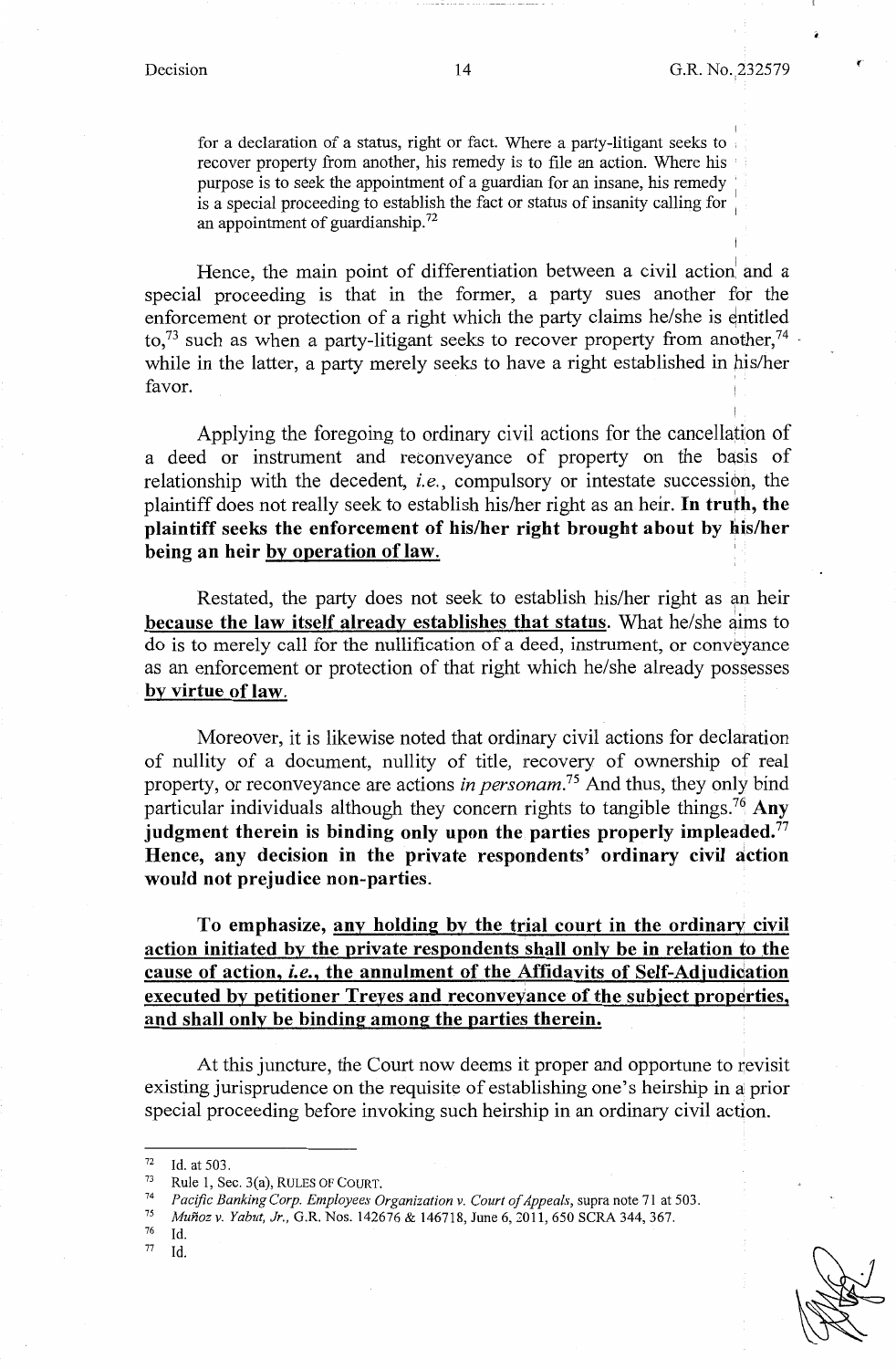*The Transmission of the Rights of Heirs at the Precise Moment of Death of the Decedent under the Civil Code* 

That the private respondents do not really seek in their Complaint the establishment of their rights as intestate heirs but, rather, the enforcement of their rights already granted by law as intestate heirs finds basis in Article 777 of the Civil Code, which states that **the rights of succession are transmitted from the moment of the death of the decedent.** 

The operation of Article 777 occurs at the very moment of the  $decoder's$  death – the transmission by succession occurs at the precise moment of death and, therefore, the heir is legally deemed to have acquired ownership of his/her share in the inheritance at that very moment, "and not at the time of declaration of heirs, or partition, or distribution."78

Hence, the Court has held that the "[t]itle or rights to a deceased person's property are immediately passed to his or her heirs upon death. The heirs' rights become vested without need for them to be declared 'heirs."<sup>79</sup>

In *Bonilla, et al. v. Barcena, et al.,* 80 the Court held that:

"[F]rom the moment of the death of the decedent, the heirs become the absolute owners of his property, subject to the rights and obligations of the decedent,  $x \times x$  **[t]he right of the heirs to the property of the deceased vests in them even before judicial declaration of their being heirs in the testate or intestate proceedings."<sup>81</sup>**

In fact, in partition cases, even before the property is judicially partitioned, the heirs are already deemed co-owners of the property. Thus, in partition cases, the heirs are deemed real parties in interest without a prior separate judicial determination of their heirship.<sup>82</sup> Similarly, in the summary settlement of estates, the heirs may undertake the extrajudicial settlement of the estate of the decedent amongst themselves through the execution of a public instrument even without a prior declaration in a separate judicial proceeding that they are the heirs of the decedent.<sup>83</sup> If there is only one legal heir, the document usually executed is an affidavit of self-adjudication even without a prior judicial declaration of heirship.

The Civil Code identifies certain relatives who are deemed compulsory heirs and intestate heirs. They refer to relatives that become heirs by virtue of

<sup>78</sup> Ruben F. Balane, JOTTINGS AND JURISPRUDENCE IN CIVIL LAW (SUCCESSION), 2010 ed., p. 35. 79 *Heirs of Gregorio Lopez v. Development Bank of the Philippines,* G.R. No. 193551, November 19, 2014,

<sup>741</sup> SCRA 153, 163 citing *Bonilla, et al. v. Barcena, et al.,* G.R. No. L-41715, June 18, 1976, 71 SCRA

<sup>491.&</sup>lt;br>
80 *Bonilla, et al.* v. *Barcena, et al.*, supra note 79.<br>
10. at 495. Emphasis and underscoring supplied.<br>
<sup>82</sup> *Heirs of Gregorio Lopez v. Development Bank of the Philippines, supra note 79 at 163.*<br>
<sup>82</sup> Rule 74,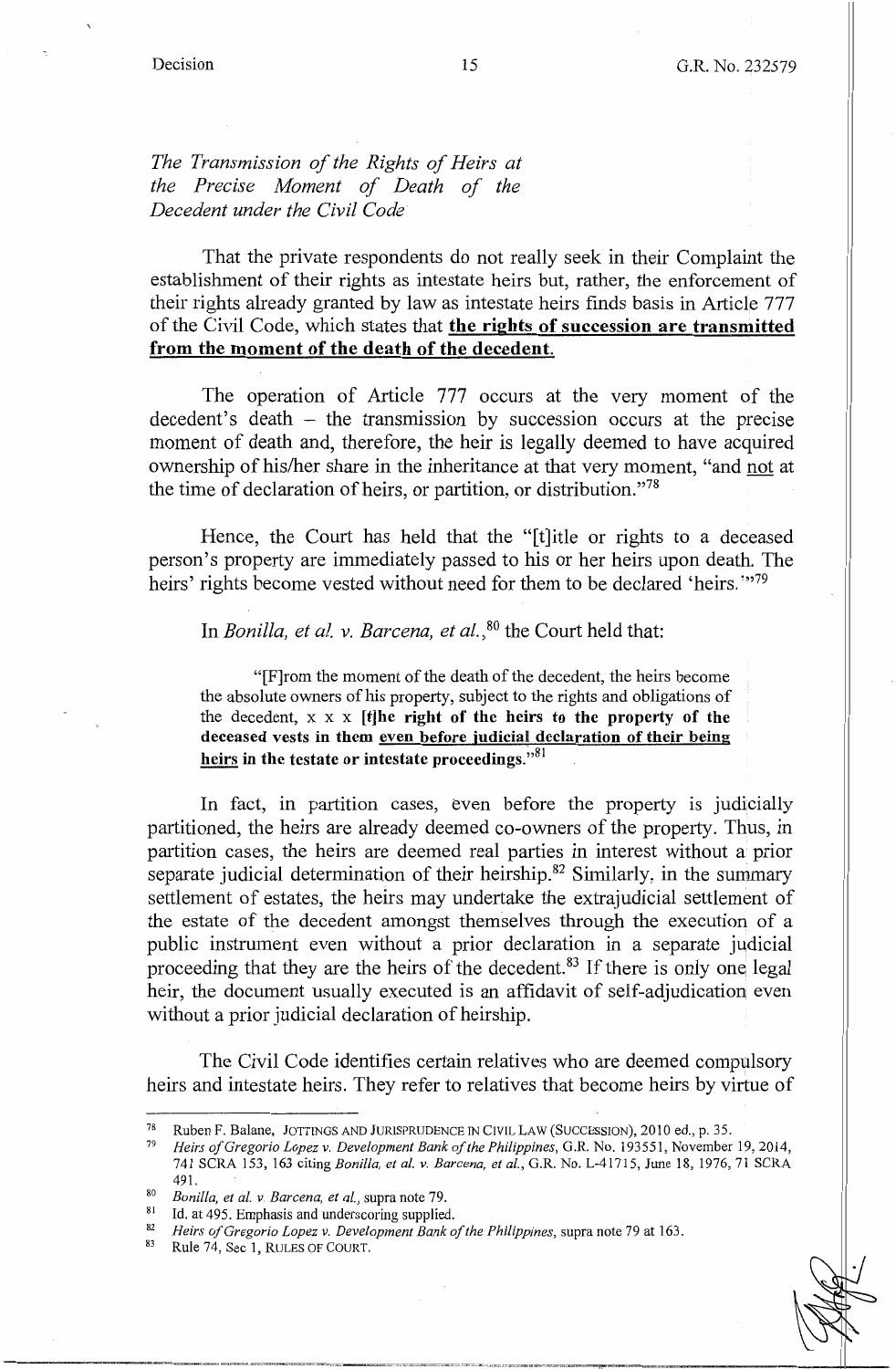*f* 

compulsory succession or intestate succession, as the case may be, by operation of law.

In the instant case, Article 1001 states that brothers and sisters, or their children, who survive with the widow or widower, shall be entitled to onehalf of the inheritance, while the surviving spouse shall be entitled to the other half:

Art. 1001. Should brothers and sisters or their children survive with the widow or widower, the latter shall be entitled to one-half of the inheritance and the brothers and sisters or their children to the other half. (953-837a).

Hence, subject to the required proof, **without any need of prior judicial determination**, the private respondents siblings of Rosie, by **operation of law,** are entitled to one-half of the inheritance of the decedent. Thus, in filing their Complaint, they do not seek to have their right as intestate heirs established, for the simple reason that it is the law that already establishes that right. What they seek is the enforcement and protection of the right granted to them under Article 1001 in relation to Article 777 of the Civil Code by asking for the nullification of the Affidavits of Self-Adjudication that disregard and violate their right as intestate heirs.

As correctly explained by Senior Associate Justice Estela M. Perlas-Bernabe (Justice Bernabe) in her Separate Opinion, "a prior declaration of heirship in a special proceeding should not be required before an heir may , assert successional rights in an ordinary civil action aimed only to protect his or her interests in the estate. Indeed, the legal heirs of a decedent should not be rendered helpless to rightfully protect their interests in the estate while there is yet no special proceeding. "<sup>84</sup>

To stress once more, the successional rights of the legal heirs of Rosie are not merely contingent or expectant  $-$  they vest upon the death of the decedent. By being legal heirs, they are entitled to institute an action to protect their ownership rights acquired by virtue of succession and are thus real parties in interest in the instant case. To delay the enforcement of such rights until heirship is determined with finality in a separate special proceeding would run counter to Article 777 of the Civil Code which recognizes the vesting of such rights immediately  $-$  without a moment's  $interruption$  - upon the death of the decedent.

*The Originating Case of Litam, et al. v. Espiritu, et al.* 



Separate Opinion of Justice Bernabe, p. 7.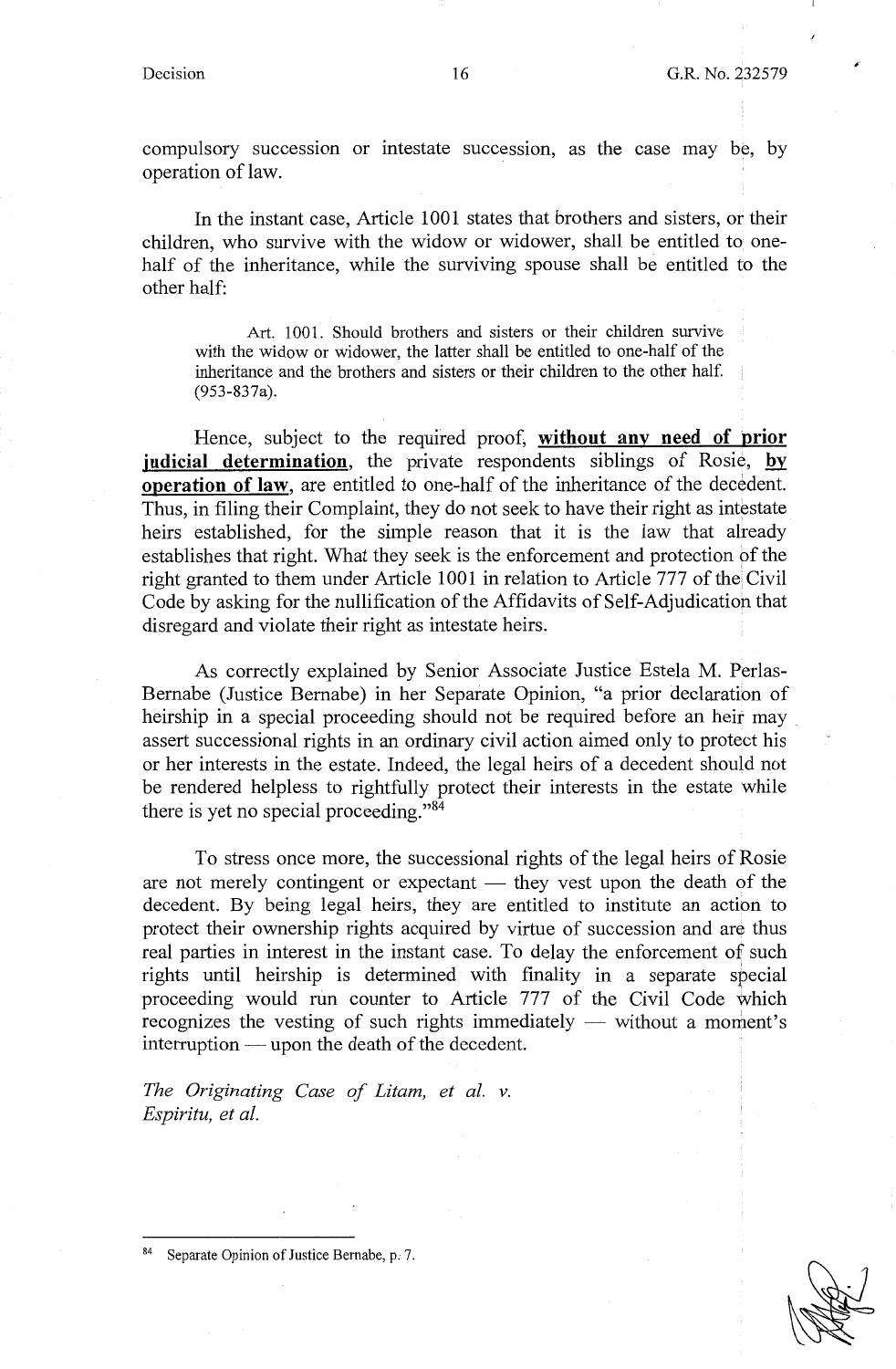The doctrine relied upon by petitioner Treyes, laid down in *Ypon, Yaptinchay, Portugal,* and *Reyes,* traces its origin to the 1956 case of *Litam, et al. v. Espiritu, et al.* <sup>85</sup>*(Litam* ). ·

It then behooves the Court to closely examine this originating case to see whether the development of jurisprudence, finding its current reincarnation in *Ypon,* is faithful to the Court's ruling in *Litam.* 

In *Litam,* a special proceeding, *i.e.,* Special Proceeding No. 1537, for the settlement of the Intestate Estate of the deceased Rafael Litam (Rafael), was instituted by one of the supposed sons of the latter, *i.e.,* Gregorio Dy Tam (Gregorio). It was alleged that the children of Rafael, Gregorio and his siblings, were begotten "by a marriage celebrated in China in 1911 with Sia Khin [(Khin)], now deceased" and that Rafael "contracted in 1922 in the Philippines another marriage with Marcosa Rivera [(Marcosa)], Filipino citizen." In Special Proceeding No. 1537, Marcosa denied the alleged marriage of Rafael to Khin and the alleged filiation of Gregorio and his siblings, and prayed that her nephew, Arminio Rivera (Arminio), be appointed administrator of the intestate estate of Rafael. In due course, the court issued the letters of administration to Arminio, who assumed his duties as such, and, later, submitted an inventory of the alleged estate of Rafael.

**During the subsistence of the special proceeding,** Gregorio and his siblings filed an ordinary civil action complaint, *i.e.,* Civil Case No. 2071, against Marcosa and Arminio in the same court hearing the special proceeding for the settlement of the intestate estate of the decedent, praying for the delivery of the decedent's properties possessed by Marcosa and Arminio to the administrator of the estate of Rafael, as well as damages.

After trial, the Court of First Instance (CPI) issued its judgment dismissing Civil Case No. 2071 and declaring the properties in question to be the exclusive, separate and paraphernal properties of Marcosa. The CPI further declared that Gregorio and his siblings "are not the children of the deceased Rafael Litam, and that his only heir is his surviving wife, Marcosa Rivera."86

It must be noted that the Court, in upholding the aforementioned judgment of the CFI, did not call for the dismissal of Civil Case No. 2071 because it corollarily involved the issue of heirship in an ordinary civil action. **The CFI did not hold whatsoever that Gregorio and his siblings were not real parties in interest and that their complaint failed to state a cause of action** because their complaint invoked the issue of heirship.

In fact, it must be noted that the Court even affirmed the CFI's judgment in the ordinary civil action, and discussed at length and pronounced

 $^{85}$  100 Phil. 364 (1956).<br> $^{86}$  Id. at 360.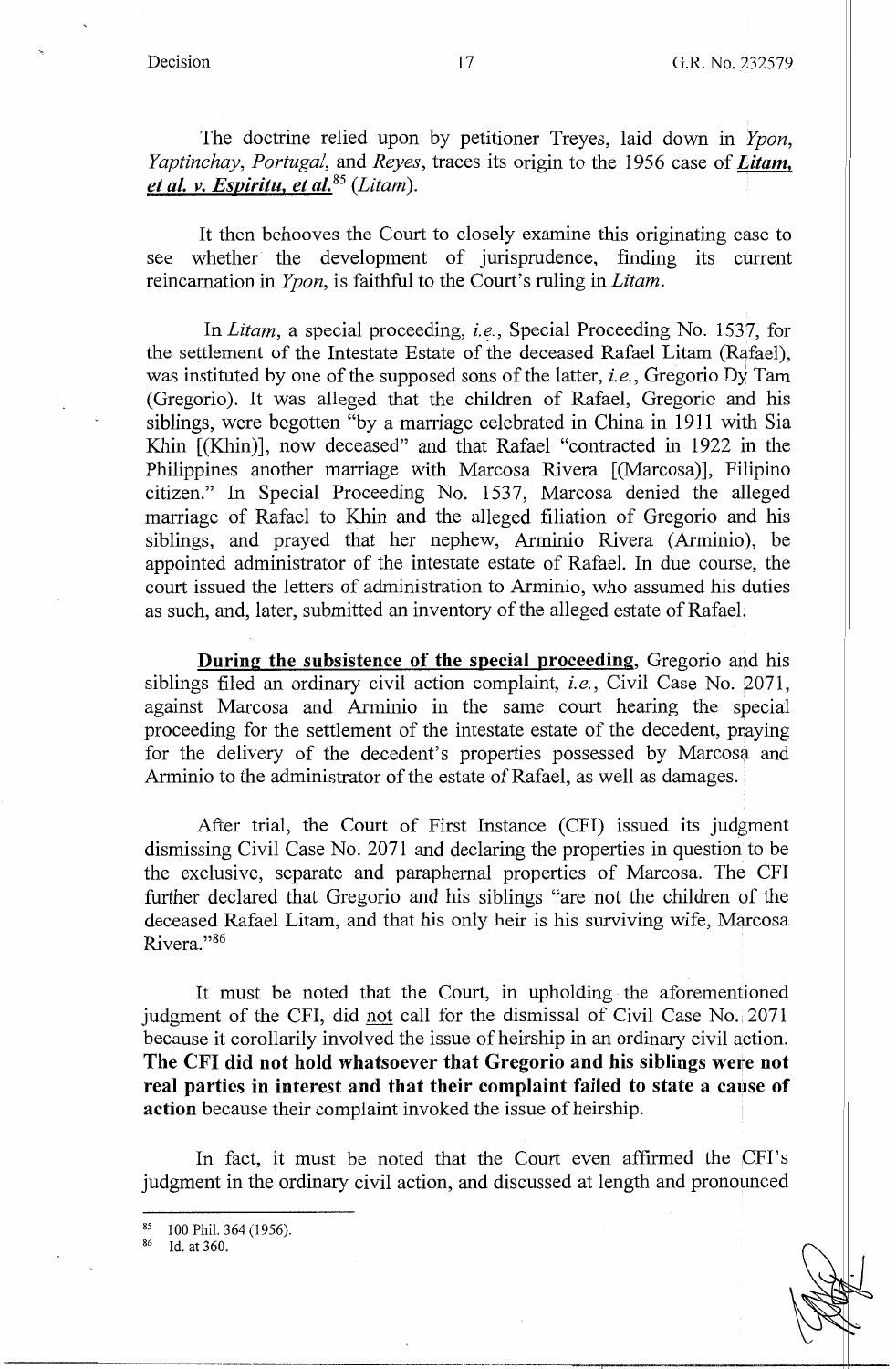its findings as to the status of Gregorio and his siblings as heirs, holding that they "have utterly failed to prove their alleged status as children of Rafael , Litam by a marriage with Sia Khin." In plain terms, the Court, in upholding the CFI Decision, affirmed the dismissal of the ordinary civil action, not because it touched upon the issue of heirship, but because the petitioners failed to present sufficient evidence proving their heirship and that the evidence on record actually proved that they were not heirs of Rafael.

The Court found issue with the CFI's Decision only insofar as it made a categorical pronouncement in its dispositive portion that Marcosa was the "only" heir of the decedent, ordering a slight modification in the CFI's Decision:

Likewise, we are of the opinion that the lower court should not have declared, in the decision appealed from, that Marcosa Rivera is the only heir of the decedent, for such declaration is improper in Civil Case No. 2071, it being within the exclusive competence of the court in Special Proceeding No. 1537, in which it is not as yet, in issue, and, will not be, ordinarily, in issue until the presentation of the project of partition.<sup>87</sup>

What is thus apparent from the Court's Decision in *Litam* is that the CPI was not found to be at fault in appreciating evidence and examining the issue of the alleged heirship of the petitioners in resolving the ordinary civil action. To reiterate, the Court even concurred with the CPI's appreciation of evidence on the heirship of the petitioners therein that were presented during trial. **The Court made no pronouncement whatsoever that since Gregorio and his siblings had not previously obtained a declaration of heirship in a special proceeding, then they should not be considered real parties in interest.** The Court could not have made such pronouncement because Gregorio and his siblings had utterly failed to prove that they were the heirs of Rafael.

What the Court only held was that it was improper for the CFI to have included in the dispositive portion of its Decision a definite and categorical judgment as to Marcosa's status as being the "only" heir as it was not the object and purpose of the ordinary civil action, which prayed in the main for the reconveyance of the subject properties therein, **and wherein a separate special proceeding,** *i.e.,* **Special Proceeding No. 1537, was already pending** that focused precisely on the contentious issue of whether or not. there was an earlier marriage of Rafael to Khin, and whether Gregorio, *et al.* were the issue of said marriage.

Thus, the Court's ruling in *Litam* was that in an ordinary civil action for reconveyance of property, the invocation of the status of the parties as heirs in the complaint does not preclude the determination of the merits of the said ordinary civil action despite the pendency of the special proceeding for the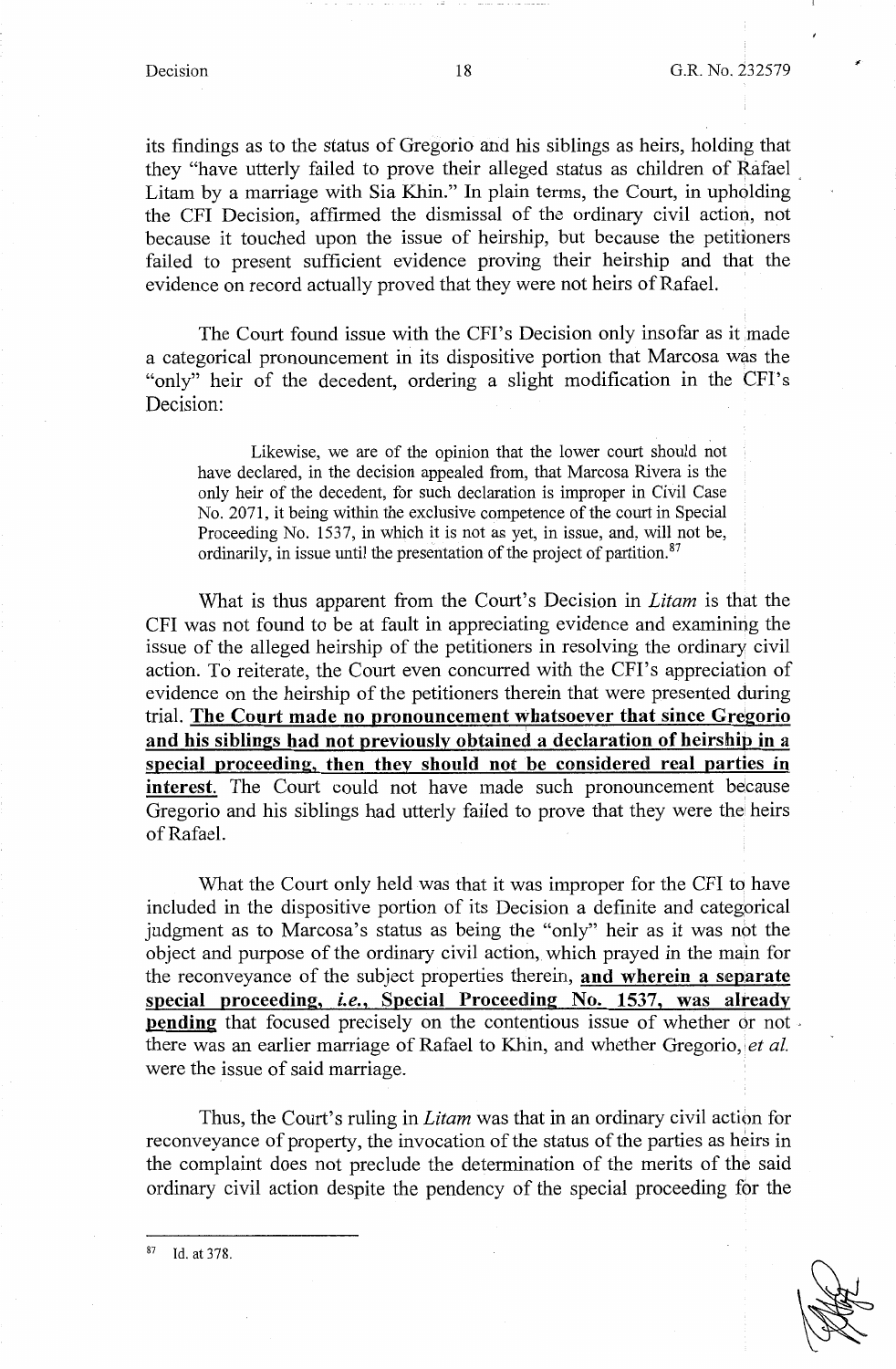settlement of the intestate estate of Rafael: What was held to be improper by the Court in *Litam* was the making by the RTC of a conclusive, definite, and categorical declaration in the ordinary civil action regarding Marcosa being the "only" heir of the decedent **when there was already pending before it a special proceeding tackling the contending issues of heirship posed by Gregorio,** *et al.* 

Hence, a closer look at *Litam* reveals that the underlying foundation of the doctrine invoked by the petitioners is inapt.

*Jurisprudential Support on the Institution of an Ordinary Civil Action by Legal Heirs arising out of a Right based on Succession without the Necessity of a Previous Judicial Declaration of Heirs hip* 

To be sure, even prior to the promulgation of *Litam* which, as already explained, does not actually support the doctrine that a determination of heirship in a prior special proceeding is a prerequisite for the resolution of an ordinary civil action, the Court had already pronounced that the legal heirs may commence an ordinary civil action arising out of a right based on succession **without the necessity of a previous and separate judicial declaration of their status as such.** 

As early as 1939, the Court *En Banc,* in *De Vera, et al. v. Galauran<sup>88</sup> (De Vera),* held that:

Arsenio de Vera, as surviving spouse of the deceased Isabel Domingo, acting for himself and as guardian *ad !item* of six minors heirs, instituted an action against Cleotilde Galauran in the Court of First Instance of Rizal **for the annulment of a deed of sale** of **a registered parcel of land.** It is alleged in the complaint that Arsenio de Vera and his wife Isabel Domingo, now deceased, have mortgaged their property to the defendant to secure a loan received from him, but said defendant illegally made them sign a deed which they then believed to be of mortgage and which turned out later to be of *pacto de retro* sale; and that the six minor children named in the complaint are the legitimate children and legitimate heirs of the deceased Isabel Domingo. **A demurrer was interposed by the defendant alleging that the plaintiffs have no cause of action, for they have not been declared legal heirs in a special proceeding. The demurrer was sustained, and, on failure of plaintiffs to amend, the action was dismissed.** Wherefore, this appeal.

**Unless there is pending a special proceeding for the settlement of the estate of a deceased person, the legal heirs may commence an ordinary action arising out of a right belonging to the ancestor, without the necessity of a previous and separate judicial declaration of**  their status as such.<sup>89</sup>

<sup>67</sup> Phil. 213 (1939).  $Id.$  at 213-214. Emphasis and underscoring supplied.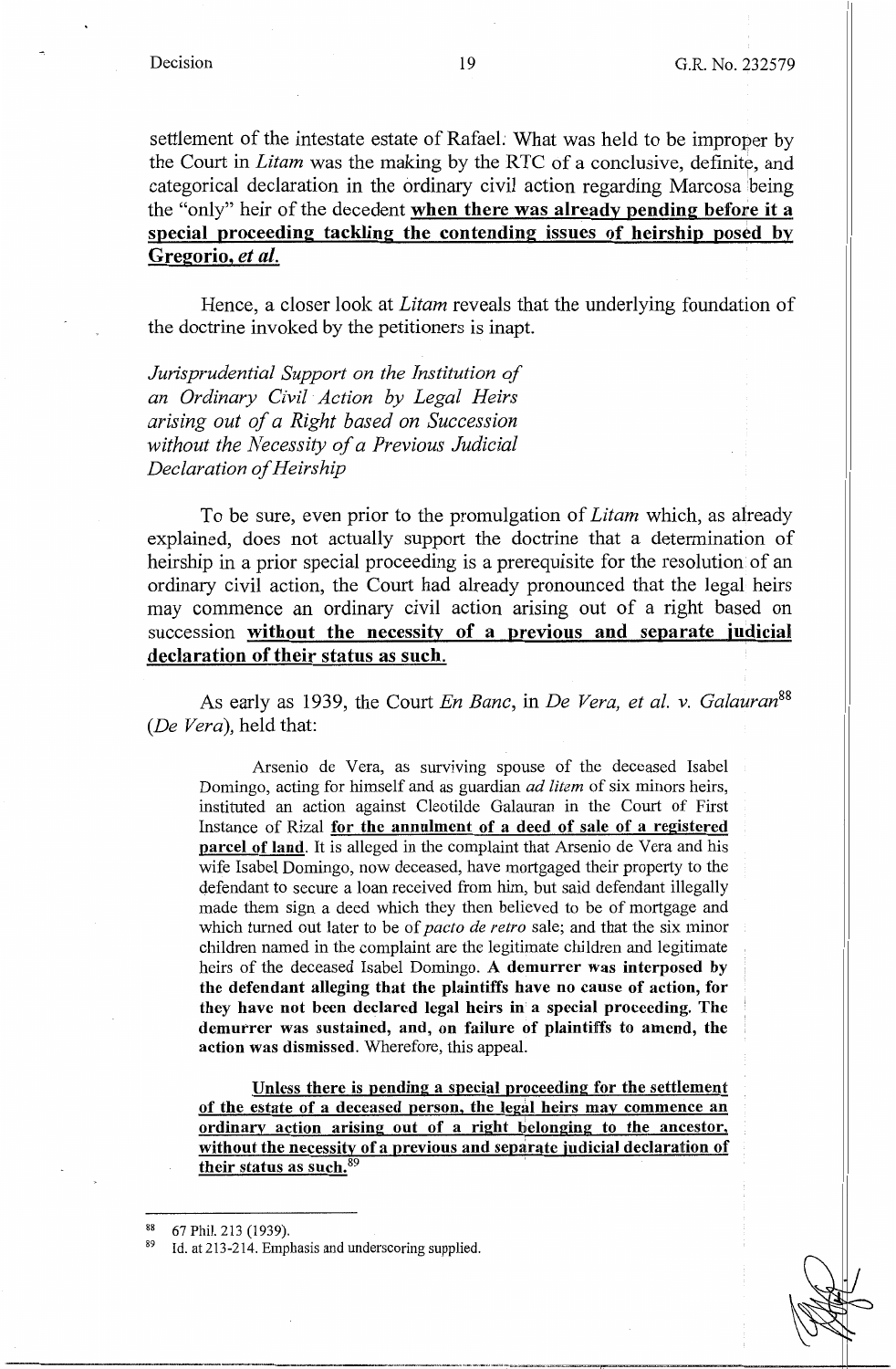I

It must be noted that the Court's pronouncement in *De Vera*, citing *Hernandez, et al. v. Padua, et al.,*<sup>90</sup> Uy Coque, et al. v. Sioca, et al.,<sup>91</sup> *Mendoza Vda. de Bonnevie v. Cecilio Vda. de Pardo*<sup>92</sup> and *Government of the Philippine Islands v. Serafica*,<sup>93</sup> is a decision of the Court *En Banc* which cannot be overturned by a ruling of a Division of the Court. The Constitution provides that no doctrine or principle of law laid down by the Court in a decision rendered *En Banc* may be modified or reversed except by the Court sitting *En Banc*.<sup>94</sup>

Subsequently, in 1954, the Court *En Banc* promulgated its Decision in *Cabuyao v. Caagbay, et al.*<sup>95</sup> (*Cabuyao*). In the said case, the lower court dismissed a case filed by an alleged lone compulsory heir of the decedent for quieting of title covering the property inherited by the plaintiff from the decedent. The lower court dismissed the aforesaid complaint because "'no dismissed a case filed by an alleged folle compulsory helf of the<br>quieting of title covering the property inherited by the plain<br>decedent. The lower court dismissed the aforesaid complaint<br>action can be maintained until a eirship has been legally secured."<sup>96</sup>

In **reversing** the order of the lower court, the Court En Banc noted that "as early as 1904, this Court entertained, in the case of *[Mijares v. Nery]* (3 Phil., 195), the action of an acknowledged natural child to recover property belonging to his deceased father  $-$  who had not been survived by any legitimate descendant — **notwithstanding the absence of a previous declaration of heirship in favor of the plaintiff**  $x \times x^{97}$  and held that  $\frac{1}{1}$ [t]he right to assert a cause of action as an alleged heir, although he has not been judicially declared to be so, has been acknowledged in a number of **subsequent cases."98** 

In 1955, the Court *En Banc* reiterated the foregoing holding in *Atun, et al. v. Nuñez, et al.*<sup>99</sup> (*Atun*) holding that "[t]he rule is sett|ed that the legal heirs of a deceased may file an action arising out of a right belonging to their ancestor, without a separate judicial declaration of their status as such [.]'<sup>100</sup>

Similarly, in *Marabilles, et al. v. Sps. Quito*<sup>101</sup> (*Marabilles*) which was also decided by the Court *En Banc* a month before *Litam* and involves a factual milieu comparable to the instant case, the petitioners therein filed an ordinary civil action for the recovery of a parcel of land on the basis of their being heirs. The lower court dismissed the action on the ground that the petitioners therein did not have legal capacity to sue because "judicial"

<sup>90 14</sup> Phil. 194 (1909).<br>
91 45 Phil. 430 (1923).<br>
92 59 Phil. 486 (1934).<br>
93 63 Phil. 93 (1934).<br>
94 Article VIII, Section 4(3), 1987 CONSTITUTION.<br>
95 Phil. 614 (1954).

<sup>96</sup> Id. at 616.<br>
97 Id. at 620. Emphasis supplied.<br>
98 97 Phil. 762 (1955).<br>
<sup>100</sup> Id. at 765.<br>
<sup>101</sup> 100 Phil. 64 (1956).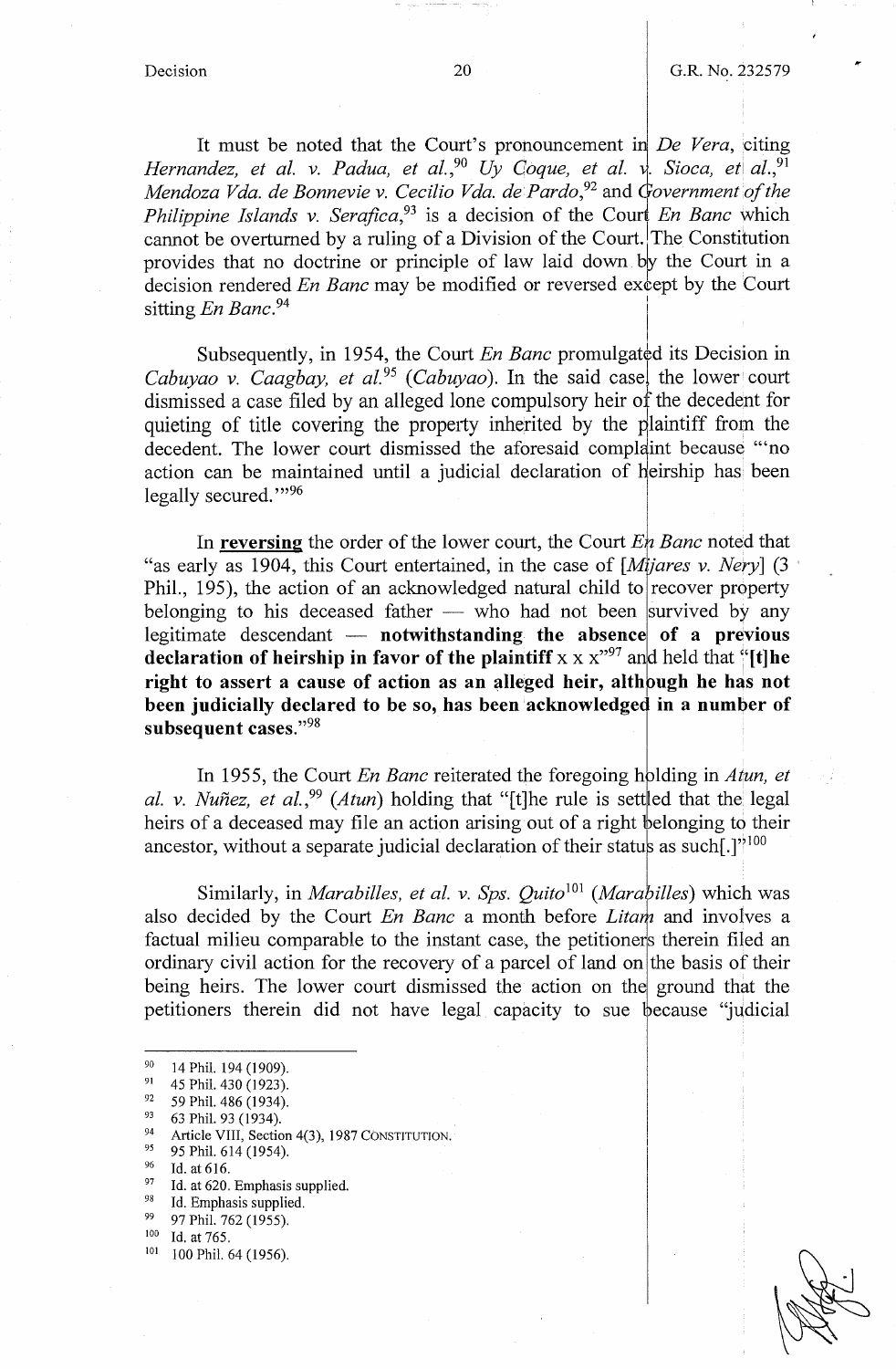declaration of heirship is necessary in order that an heir may have legal capacity to bring the action to recover a property belonging to the deceased."<sup>102</sup>

The Court *En Banc* reversed the lower court's dismissal of the action and unequivocally held that **as an heir may assert his right to the property of a deceased, no previous judicial declaration of heirship is necessary:** 

Another ground on which the dismissal is predicted is that the complaint states no cause of action because while it appears in the complaint that the land was transferred to one Guadalupe Saralde, deceased wife of Defendant Alejandro Quito, **there is no allegation that said Alejandro Quito and his daughter Aida, a co-Defendant, had been [judicially] declared heirs or administrators of the estate of the deceased. Because of this legal deficiency, the court has concluded that Plaintiffs have no cause of action against Defendants because there** is **no legal bond by which the latter may be linked with the property.** 

**This conclusion is also erroneous.** The rule is that, to determine the sufficiency of a cause of action on a motion to dismiss, only the facts alleged in the complaint should be considered, and considering the facts herein alleged, there is enough ground to proceed with the case. **Thus, it appears in the complaint that Guadalupe Saralde is the wife of Alejandro Quito, the Defendant, and as said Guadalupe has already died, under the law, the husband and his daughter Aida are the legal heirs. We have already said that in order that an heir may assert his right to the property of a deceased, no previous judicial declaration of heirship is necessary.** It **was therefore a mistake to dismiss the complaint on this ground.** <sup>103</sup>

To reiterate, once again, the Court's holdings in *Cabuyao* and *Marabilles* that an heir may assert his/her right to the property of the decedent without the necessity of a previous judicial declaration of heirship are decisions of the Court *En Banc* that cannot be reversed by a ruling of a Division of the Court. *Ypon, Yaptinchay, Portugal,* and *Reyes, which are all decisions of the Court's Divisions,* in so far as they hold that a prior special proceeding for declaration of heirship is a prerequisite for the assertion by an heir of his/her ownership rights acquired by virtue of succession in an ordinary civil action, did not, as they could not, overturn the Court *En Bane's*  holdings in *De Vera, Cabuyao, Atun,* and *Marabilles* that heirs should be able to assert their successional rights without the necessity of a previous judicial declaration of heirship.

Similarly, in *Morales, et al. v. Yañez*,<sup>104</sup> which involved an ordinary civil action for the recovery of certain parcels of land, the Court held that the enforcement or protection of rights of heirs from encroachments made or attempted may be undertaken even before their judicial declaration as heirs is made in a special proceeding:



<sup>102</sup> Id. at 65.

<sup>103</sup> Id. at 66-67. Emphasis and underscoring supplied.

<sup>104 98</sup> Phil. 677 (1956).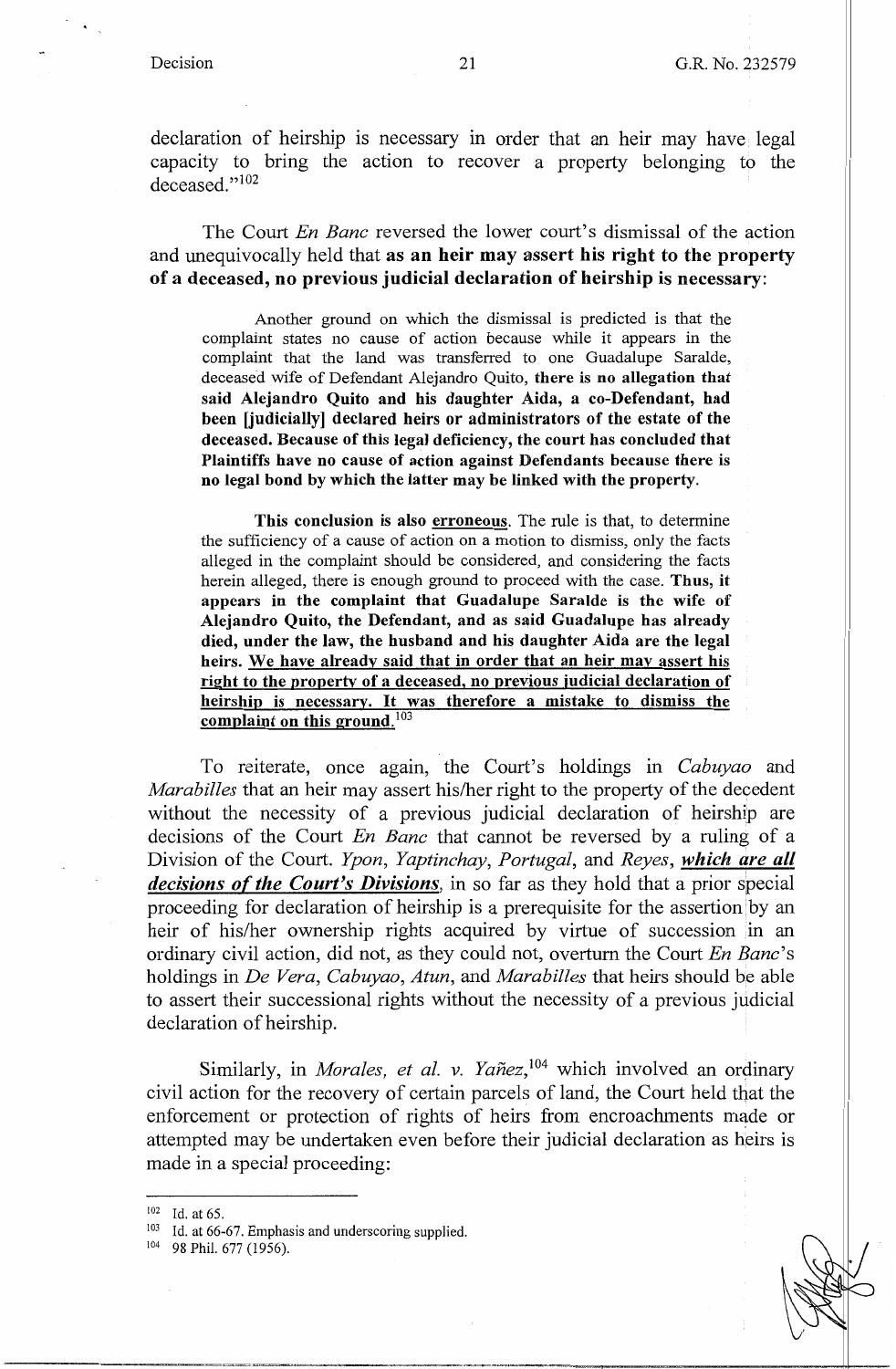Appellants contend, however, that for Defendant to acquire a vested right to Eugeniano's property, he must first commence proceedings to settle Eugeniano's estate — which he had not done. There is no merit to the contention. **This Court has repeatedly held that the right of heirs to the property of the deceased is vested from the moment of death. Of course the formal declaration or recognition or enforcement of such right needs judicial confirmation in proper proceedings. But we have often enforced or protected such rights from encroachments made or attempted before the judicial declaration. Which can only mean that the heir acquired hereditary rights even before judicial declaration in testate or intestate proceedings. <sup>105</sup>**

In *Gayon v. Gayon*,<sup>106</sup> in denying the argument posed by the defendants therein that they cannot be made defendants in a suit filed against the decedent because "heirs cannot represent the dead defendant, unless there is a declaration of heirship," $107$  the Court held that the heirs may be sued even without a prior declaration of heirship made in a special proceeding:

Inasmuch, however, as succession takes place, by operation of law, "from the moment of the death of the decedent" and "(t)he inheritance includes all the property, rights and obligations of a person which are not extinguished by his death," it follows that if his heirs were included as defendants in this case, they would be sued, not as "representatives" of the decedent, but as *owners* of an aliquot interest in the property in question, even if the precise extent of their interest may still be undetermined and they have derived it from the decent. Hence, they may be sued without a previous declaration of heirship x x x. <sup>108</sup>

In *Bonilla, et al. v. Barcena, et al.,* 109 an ordinary civil action was instituted by a surviving spouse to quiet title over certain parcels of land. When the surviving spouse passed away during the pendency of the action, the lower court immediately dismissed the case on the ground that a dead person cannot be a real party in interest and has no legal personality to sue. The Court reversed the lower court's ruling, holding that **the right of the**  heirs to the property of the deceased vests in them even before judicial **declaration of heirship in a special proceeding.** Thus, the lower court should have allowed the substitution by the heirs of the deceased even without any prior judicial determination of their status as heirs:

The respondent Court, however, instead of allowing the substitution, dismissed the complaint on the ground that a dead person has no legal personality to sue. This is a grave error. Article 777 of the Civil Code provides "that the rights to the succession are transmitted from the moment of the death of the decedent." From the moment of the death of the decedent, the heirs become the absolute owners of his property, subject to the rights and obligations of the decedent, and they cannot be deprived

<sup>105</sup> Id. at 678-679. Emphasis and underscoring supplied.<br>
106 G.R. No. L-28394, November 26, 1970, 36 SCRA 104.<br>
107 Id. at 107.<br>
108 Id. at 107-108.<br>
109 Supra note 79.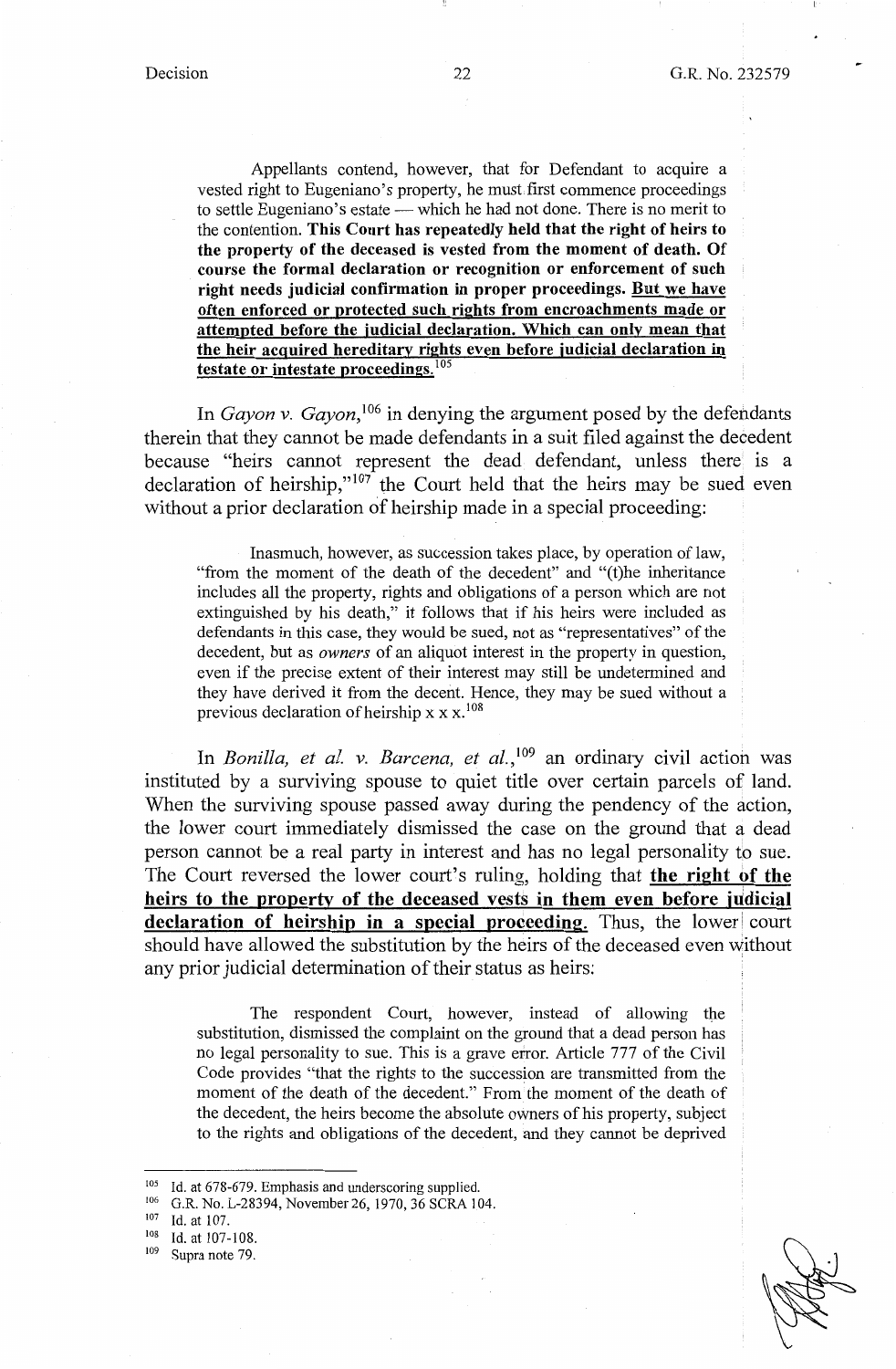of their rights thereto except by the methods provided for by law. The moment of death is the determining factor when the heirs acquire a definite right to the inheritance whether such right be pure or contingent. **The right of the heirs to the property of the deceased vests in them even before judicial declaration of their being heirs in the testate or intestate proceedings.** When Fortunata Barcena, therefore, died her claim or right to the parcels of land in litigation in Civil Case No. 856, was not extinguished by her death but was transmitted to her heirs upon her death. **Her heirs have thus acquired interest in the properties in litigation and became parties in interest in the case. There is, therefore, no reason for the respondent Court not to allow their substitution as parties in interest for the deceased plaintiff. <sup>110</sup>**

Subsequently, the Court dealt with the same issue in *Baranda*, et al. v. *Baranda, et al.,* 111 wherein the therein petitioners, claiming to be the legitimate heirs of the decedent, filed a complaint against the therein respondents for the annulment of the sale and the reconveyance of the subject lots. While the lower court initially ruled in favor of the therein petitioners, the appellate court reversed the lower court's ruling because, among other reasons, the therein petitioners are not real parties in interest, having failed to establish in a prior special proceeding their status as heirs.

The Court **reversed** the appellate court's ruling and held that the legal heirs of a decedent are the parties in interest to commence ordinary actions arising out of the rights belonging to the deceased, without separate judicial declaration as to their being heirs of said decedent, provided only that there is no pending special proceeding for the settlement of the decedent's estate:

There is also the issue of the capacity to sue of the petitioners who, it is claimed by the private respondents, are not the proper parties to question the validity of the deed of sale. The reason given is that they are not the legitimate and compulsory heirs of Paulina Baranda nor were they parties to the challenged transactions.

It is not disputed that Paulina Baranda died intestate without leaving any direct descendants or ascendants, or compulsory heirs. She was survived, however, by two brothers, namely, Pedro and Teodoro, and several nephews and nieces, including the private respondents, as well as petitioners Flocerfina Baranda, Salvacion Baranda, and Alipio Baranda Villarte, children of two deceased brothers and a sister. The above-named persons, together with Pedro Baranda, who was not joined as a petitioner because he is the father of the private respondents, and the children of another deceased sister, are the legitimate intestate heirs of Paulina Baranda.

The applicable provisions of the Civil Code are the following:

 $[]$ Art. 1003. If there are no descendants, ascendants, illegitimate children, or a surviving spouse, the collateral

<sup>110</sup> Id. 495. Emphasis and underscoring supplied. 111 G.R. No. 73275, May 20, 1987, 150 SCRA 59.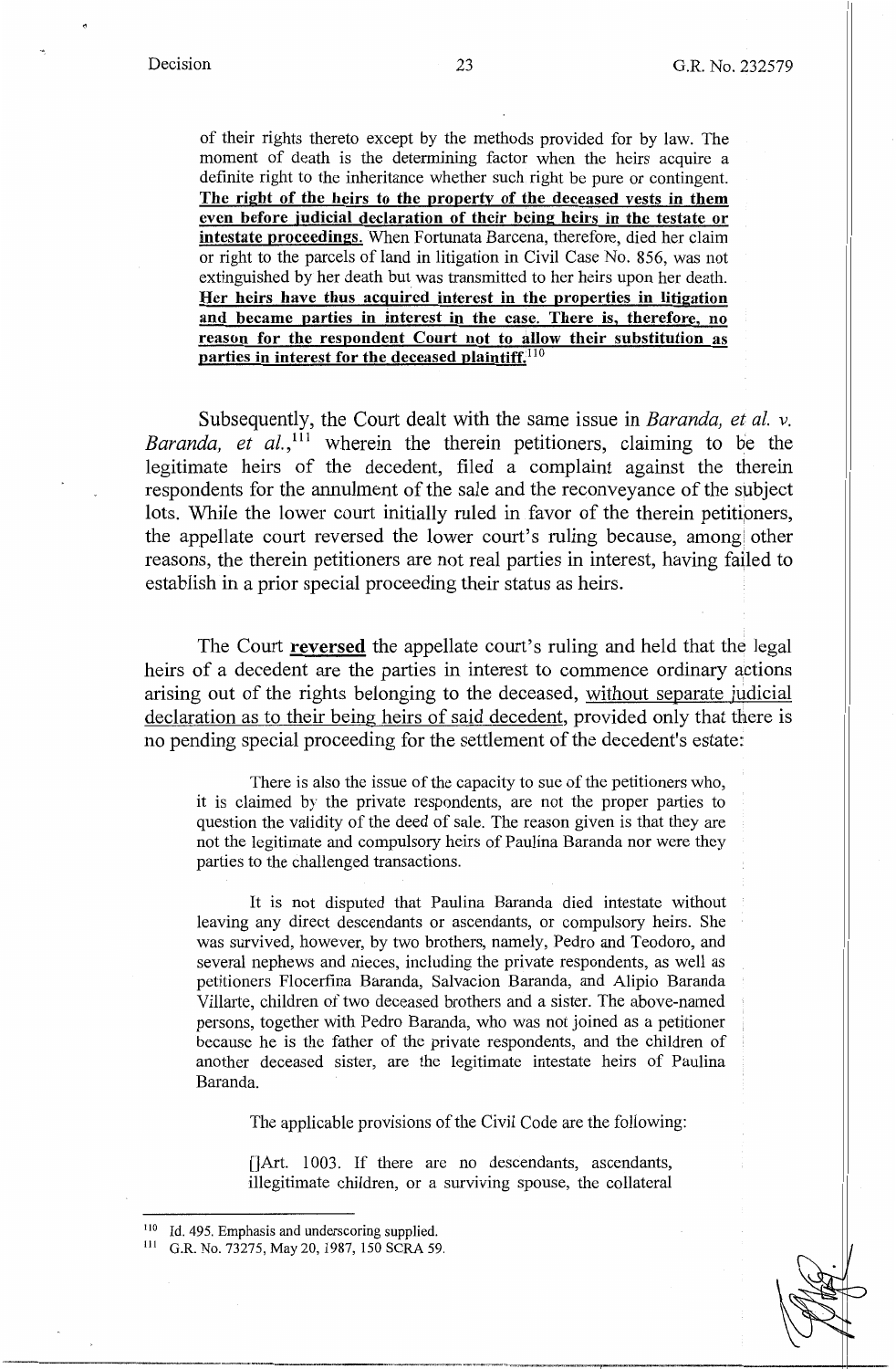relatives shall succeed to the entire estate of the deceased in accordance with the following articles.

[]Art. 1005. Should brothers and sisters survive together with nephews and nieces, who are the children of the descendant's brothers and sisters of the full blood, the former shall inherit per capita, and the latter per stirpes

[]Art. 972. The right of representation takes place in the direct descending line, but never in the ascending.

[]In the collateral line it takes place only in favor of the children or brothers or sisters, whether they be of the full or half blood.[]

**As heirs, the petitioners have legal standing to challenge the deeds of sale purportedly signed by Paulina Baranda for otherwise property claimed to belong to her estate wiH be excluded therefrom to**  their prejudice. Their claims are not merely contingent or expectant, **as argued by the private respondents, but are deemed to have vested in them upon Paulina Baranda's death in 1982, as, under Article** 777 **of the Civil Code, "the rights to the succession are transmitted from the moment of the death of the decedent." While they are not compulsory heirs, they are nonetheless legitimate heirs and so, since they "stand to be benefited or injured by the judgment or suit," are entitled to protect their share of successional rights.** 

**This Court has repeatedly held that "the legal heirs of a decedent are the parties in interest to commence ordinary actions arising out of the rights belonging to the deceased, without separate judicial declaration as to their being heirs of said decedent, provided that there is no pending special proceeding for the settlement of the decedent's estate." <sup>112</sup>**

In *Marquez v. Court of Appeals*,<sup>113</sup> the therein petitioners filed a complaint for reconveyance and partition with damages, alleging that both the Affidavit of Adjudication and Deed of Donation *Inter Vivas* executed by the therein private respondents were invalid as the other heirs of the decedent were excluded in the execution of the said instruments. While the issue on real party in interest was not made an issue in the said case, the ruling of the lower court was upheld by the Court, declaring that both the Affidavit of Adjudication and the Donation *Inter Vivas* did not produce any legal effect and did not confer any right whatsoever despite the lack of any determination in a special proceeding as to the heirship of the therein petitioners.

In the 2013 case of *Pacaña-Contreras and Pacaña v. Rovila Water Supply, Inc., et al.,* 114 which was decided around five months after *Ypon,* the therein petitioner heirs filed an action for accounting and damages against the

<sup>&</sup>lt;sup>112</sup> Id. Emphasis and underscoring supplied.<br><sup>113</sup> Supra note 55.

<sup>114</sup> G.R. No. 168979, December 2, 2013, 711 SCRA 219.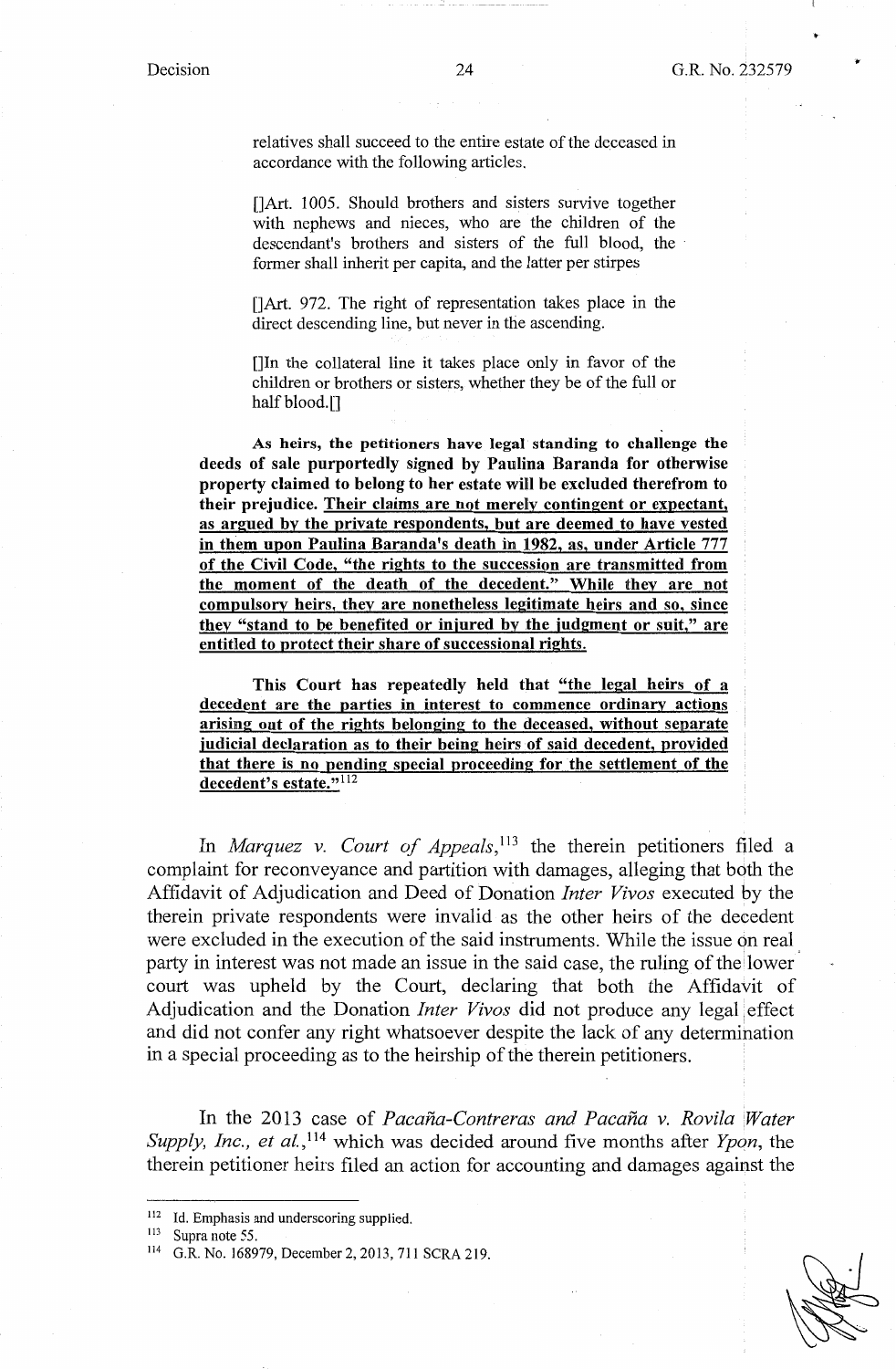therein respondents. The latter filed a motion to dismiss, alleging that the therein petitioners are not real parties in interest to institute and prosecute the case, just as what is alleged in the instant case. While the lower court denied the motion to dismiss, the appellate court, citing *Litam* and *Yaptinchay,*  reversed the lower court and dismissed the case because "the (therein) petitioners should first be declared as heirs before they can be considered as the real parties in interest. This cannot be done in the present ordinary civil case but in a special proceeding for that purpose."<sup>115</sup> Arguing that their declaration as heirs in a special proceeding is not necessary pursuant to the Court's ruling in *Marabilles,* the therein petitioners' petition was granted by the Court which reversed and set aside the appellate court's ruling.

In 2014, the Court, through Senior Associate Justice Marvic M. V. F. Leonen (Justice Leonen), promulgated its Decision in *Heirs of Gregorio Lopez v. Development Bank of the Philippines*, <sup>116</sup> wherein the therein petitioners discovered that one of the heirs executed an affidavit of selfadjudication declaring himself to be the decedent's only surviving heir. The therein petitioners instituted an ordinary civil action for the nullification of the affidavit of self-adjudication. In upholding the nullification of the affidavit of self-adjudication, the Court held that the rights to a deceased person's property are immediately passed to his or her heirs upon death. The heirs' rights become vested without need for them to be declared "heirs":

Title or rights to a deceased person's property are immediately passed to his or her heirs upon death. The heirs' rights become vested without need for them to be declared "heirs". Before the property is partitioned, the heirs are co-owners of the property.

In this case, the rights to Gregoria Lopez's property were automatically passed to her sons  $-$  Teodoro, Francisco, and Carlos  $$ when she died in 1922. Since only Teodoro was survived by children, the rights to the property ultimately passed to them when Gregoria Lopez's sons died. The children entitled to the property were Gregorio, Simplicio, Severino, and Enrique.

Gregorio, Simplicio, Severino, and Enrique became co-owners of the property, with each of them entitled to an undivided portion of only a quarter of the property. Upon their deaths, their children became the coowners of the property, who were entitled to their respective shares, such that the heirs of Gregorio became entitled to Gregorio's one-fourth share, and Simplicio's and Severino's respective heirs became entitled to their corresponding one-fourth shares in the property. The heirs cannot alienate the shares that do not belong to them.  $117$ 

In 2017, the Court promulgated *Capablanca v. Heirs of Pedro Bas, et*   $al.^{118}$  In the said case, the decedent Norberto Bas (Norberto) purchased a

<sup>115</sup> Id. at 227.<br>
116 Supra note 79.<br>
117 Id. at 163-164.<br>
118 G.R. No. 224144, June 28, 2017, 828 SCRA 482. Emphasis and underscoring supplied.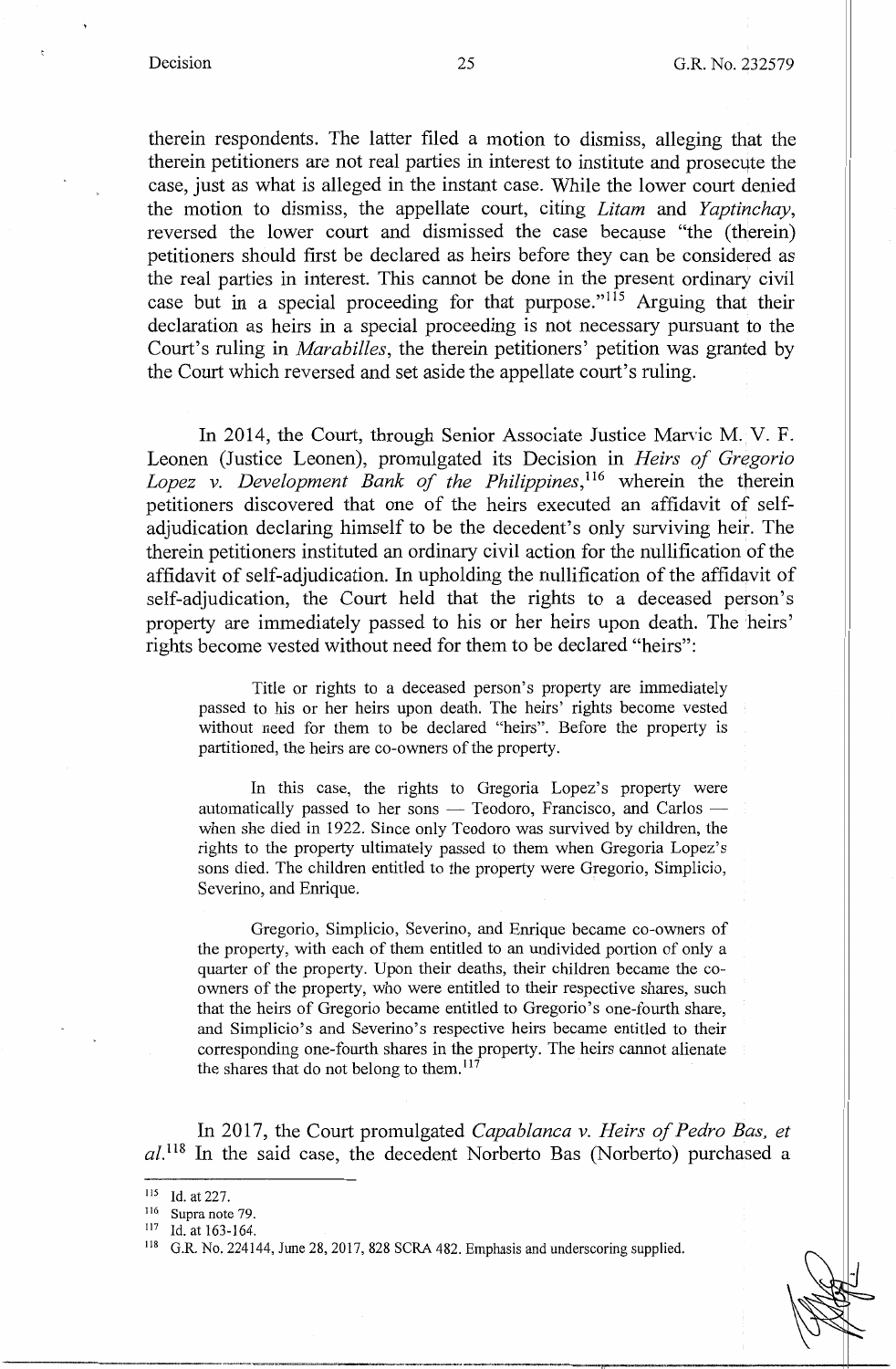piece of land and took possession. Similar to the instant case, Norberto died without a will and was succeeded by a collateral relative, *i.e.*, his niece and only heir, Lolita Bas Capablanca (Lolita). Subsequently, Lolita learned that a TCT had been issued in the names of the therein respondents on the basis of a reconstituted Deed of Conveyance. Hence, just as in the instant case, a collateral relative, *i.e.,* Lolita, filed a complaint before the RTC of Cebu City for the cancellation of the titles covering the property once owned by the decedent. While the RTC ruled in favor of Lolita, the appellate court reversed the RTC's ruling. The appellate court, citing the case of *Yaptinchay,* held that there is a need for a separate proceeding for a declaration of heirship in order to resolve petitioner's action for cancellation of titles of the property.

In reversing the ruling of the appellate court, the Court, again through Justice Leonen, emphatically held that **no judicial declaration of heirship is necessary in order that an heir may assert his or her right to the property of the deceased:** 

The dispute in this case is not about the heirship of petitioner to Norberto but the validity of the sale of the property in 1939 from Pedro to Faustina, from which followed a series of transfer transactions that culminated in the sale of the property to Norberto. For with Pedro's sale of the property in 1939, it follows that there would be no more ownership or right to property that would have been transmitted to his heirs.

xx x What petitioner is pursuing is Norberto's right of ownership over the property which was passed to her upon the latter's death.

### This Court has stated that **no judicial declaration of heirship** is **necessary in order that an heir may assert his or her right to the property of the deceased.** In *Marabilles v. Quito:*

*The right to assert a cause of action as an heir, although he has not been judicially declared to be so,* if *duly proven, is well settled in this jurisdiction. This is upon the theory that the property of a deceased person, both real and personal, becomes the property of the heir by the mere fact of death of his predecessor in interest, and as such he can deal with it in precisely the same way in which the deceased could have dealt, subject only to the limitations which by law or by contract may be imposed upon the deceased himself.* Thus, it has been held that "[t]here is no legal precept or established rule which imposes the necessity of a previous legal declaration regarding their status as heirs to an intestate on those who, being of age and with legal capacity, consider themselves the legal heirs of a person, in order that they may maintain an action arising out of a right which belonged to their ancestor"  $\left[x x\right]$ x] A recent case wherein this principle was maintained is *Cabuyao vs. [C]aagbay.*<sup>119</sup> (Emphasis supplied)

<sup>119</sup> Id. at 492-493. Underscoring supplied; emphasis in the original.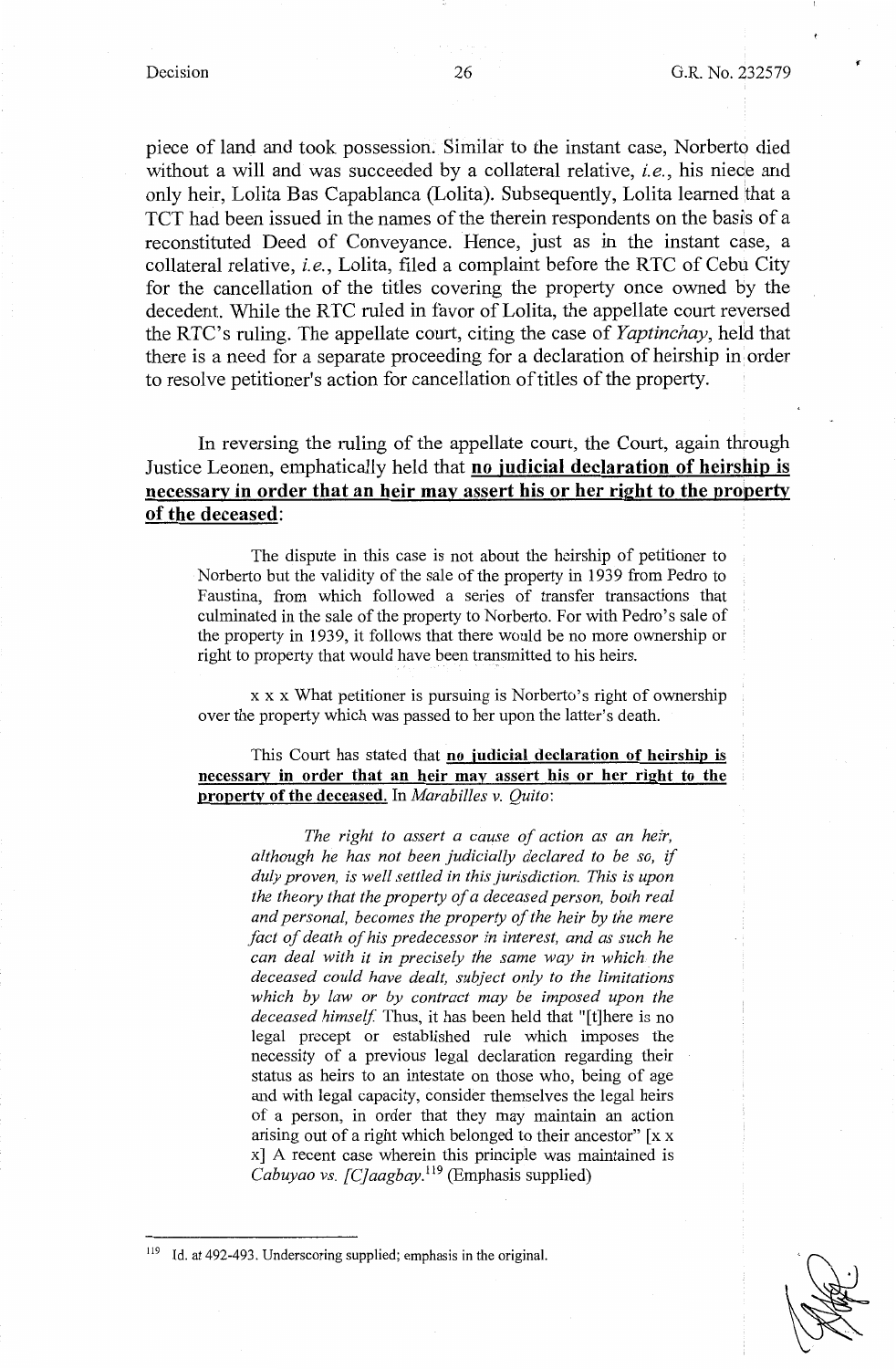Similar to the above-stated case, the private respondents in the instant case did not file their Complaint to establish their filiation with Rosie or 'apply for the determination of their right as intestate heirs, considering that the law already vested in them, as siblings of the decedent, their status as intestate heirs of Rosie. Rather, the private respondents sought to enforce their already established right over the property which had been allegedly violated by the fraudulent acts of petitioner Treyes.

In the instant Petition, petitioner Treyes argues that the cases of *Marquez v. Court of Appeals, Baranda, et al. v. Baranda, et al.,* and *Heirs of Gregorio Lopez v. Development Bank of the Philippines* find no application in the instant case because the parties in the aforesaid cases were able to present evidence as to their status as heirs and that the determination of their status as heirs was not contested.

This argument is not well taken.

In the instant case, the Court notes that in substantiating the fact that the private respondents are siblings of Rosie, and thus intestate heirs of the latter by operation of law, **they attached their respective birth certificates proving that they are indeed siblings of Rosie.** <sup>120</sup>

Rule 132, Section 23 of the Rules states that documents consisting of entries in public records made in the performance of a duty by a public officer are *prima facie* evidence of the facts therein stated.

The Court has held that a birth certificate, being a public document, offers *prima facie* evidence of filiation and a high degree of proof is needed to overthrow the presumption of truth contained in such public document. This is pursuant to the rule that entries in official records made in the performance of his duty by a public officer are *prima facie* evidence of the facts therein stated.<sup>121</sup>

**To be sure, upon meticulous perusal of the petitioner Treyes' pleadings, it is clear that the status of the private respondents as siblings of Rosie was not even seriously refuted by him.** He also does not make any allegation that the birth certificates of the private respondents are fake, spurious, or manufactured. All he says is that there must first be a declaration of the private respondents' heirship in a special proceeding. Clearly, therefore, it cannot be said in the instant case that the private respondents were not able to present evidence as to their status as heirs and that the

<sup>120</sup> *Rollo, pp. 89-90.*<br><sup>121</sup> *Sayson, et al. v. Court of Appeals, et al., G.R. Nos. 89224-25, January 23, 1992, 205 SCRA 321, 328.*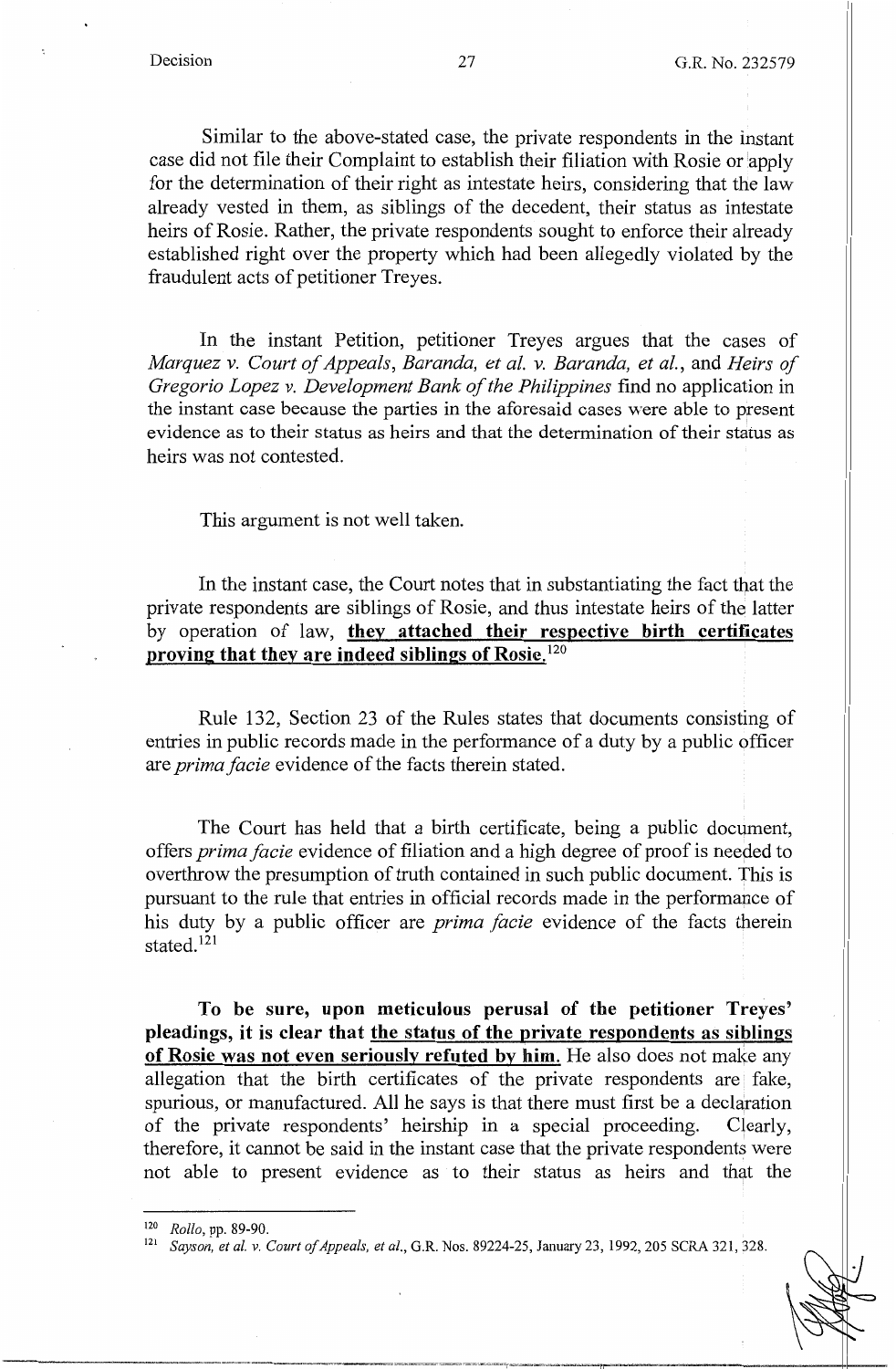determination of their status as heirs was seriously contested by petitioner Treyes.

In relation to the foregoing, considering that the private respondents' action is founded on their birth certificates, the genuineness and due execution of the birth certificates shall be deemed admitted unless the adverse party, under oath, specifically denies them, and sets forth what he claims to be the facts.<sup>122</sup> In the instant case, the records show that there was no specific denial under oath on the part of petitioner Treyes contesting the birth certificates. Therefore, the genuineness and due execution of the subject birth certificates are deemed admitted.

Hence, despite the promulgation of *Ypon, Yaptinchay, Portugal, Reyes,*  and other cases upholding the rule that a prior determination of heirship in a special proceeding is a prerequisite to an ordinary civil action involving heirs, such rule has not been consistently upheld and is far from being considered a doctrine. **To the contrary, a plurality of decisions promulgated by both the**  Court *En Banc*<sup>123</sup> and its Divisions<sup>124</sup> firmly hold that the legal heirs of a decedent are the parties in interest to commence ordinary civil actions **arising out of their rights of succession, without the need for a separate**  prior judicial declaration of their heirship, provided only that there is no **pending special proceeding for the settlement of the decedent's estate.** 

As similarly viewed by Justice Bernabe, the "more recent strand of jurisprudence correctly recognize the legal effects of Article 777 of the Civil Code, and thus, adequately provide for remedies for the heirs to protect their, successional rights over the estate of the decedent *even prior to the institution of a special proceeding for its settlement."* **<sup>125</sup>**

By this Decision now, the Court so holds, and firmly clarifies, that the latter formulation is the doctrine which is more in line with substantive law, *i.e.,* Article 777 of the Civil Code is clear and unmistakable in stating that the rights of the succession are transmitted from the moment of the death of the decedent even prior to any judicial determination of heirship. As a substantive law, its breadth and coverage cannot be restricted or diminished by a simple rule in the Rules.

*Pedro Bas, et al.*, supra note at 118.<br><sup>125</sup> Separate Opinion of Justice Bernabe, p. 7. Emphasis and italics in the original.



<sup>122</sup> Rule 8, Sec. 8, RULES OF COURT. 123 • See *De Vera, et al. v. Galauran,* supra note 88; *Cabuyao v. Caagbay, et al.,* supra note 95; *Atun et al. v.* 

*Nunez,* supra note 99; and *Marabilles, et al. v. Sps. Quito,* supra note 101. 124 See *Morales, et al. v. Yanez,* supra note 104; *Gayon v. Gayon,* supra note 106; *Bonilla, et al. v. Barcena, et al.,* supra note 79; *Baranda, et al v. Baranda, et al.,* supra note 111; *Marquez v. Court of',Appeals,*  supra note 55; *Pacana-Contreras and Pacana v. Rovila Water Supply, Inc., et al.,* supra note 114.; *Heirs of Gregorio Lopez v. Development Bank of the Philippines,* supra note 79; and *Capablanca v. ;Heirs of*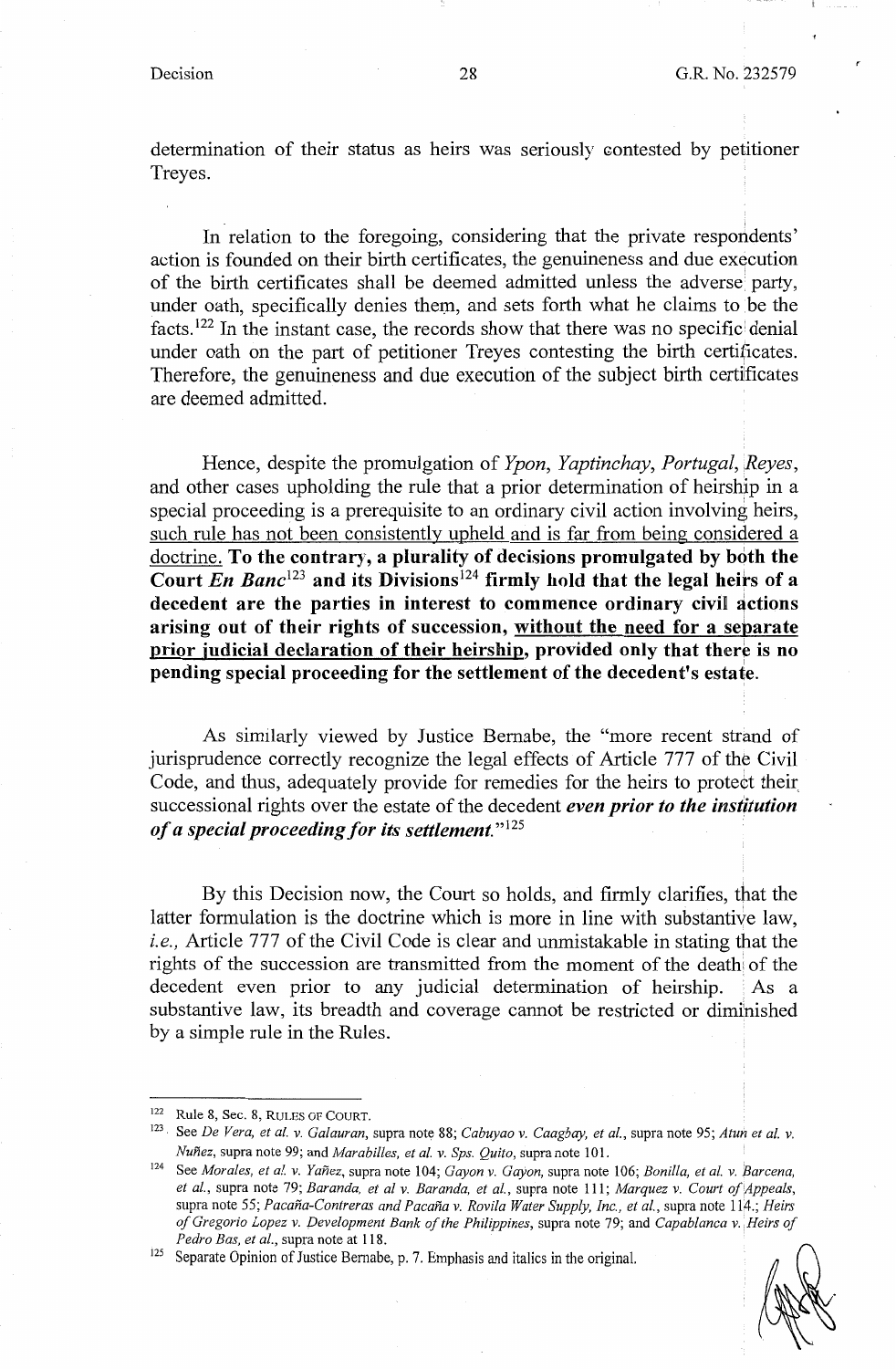To be sure, the Court stresses anew that rules of procedure **must always**  vield to substantive law.<sup>126</sup> The Rules are not meant to subvert or override substantive law. On the contrary, procedural rules are meant to operationalize and effectuate substantive law.

Hence, even assuming *arguendo* that the Rules strictly provide that a separate judicial determination of heirship in a special proceeding is a precondition in an ordinary civil action wherein heirship is already established by compulsory succession or intestacy and is only sought to be enforced, which, as already discussed at length, is not the case, the Rules must still yield to the specific provisions of the Civil Code that certain relatives of the decedent attain their status as either compulsory or intestate heirs and that their successional rights are transmitted and enforceable at the very moment of death without the need of such separate judicial detennination.

Indeed, the Rules shall always be construed in order to promote their objective of securing a just, speedy, and inexpensive disposition of every action and proceeding. <sup>127</sup>

Hence, it would be highly inimical to the very purpose of the Rules to dispose of matters without the unnecessary and circuitous procedures created by a misreading of the requirements of said Rules, i. *e,* they still require a separate and lengthy special proceeding for the solitary purpose of establishing the private respondents' status as legal heirs of Rosie, when their heirship has already been deemed established by virtue of civil law, with petitioner Treyes not seriously and substantially refuting that the private respondents are siblings of the decedent. If the Court will subscribe to petitioner Treyes' arguments and grant the instant Petition, it would sanction superfluity and redundancy in procedure. To accept petitioner Treyes' stance will necessarily mean that, moving forward, heirs will not even be able to extra-judicially and summarily settle the estate of a decedent without a prior judicial declaration of heirship in a special proceeding. Ironically, even petitioner Treyes' Affidavits of Self-Adjudication would be legally baseless as he himself has not previously established in a prior special proceeding his status as the husband and heir of Rosie.

#### *Recapitulation*

Given the clear dictates of the Civil Code that the rights of the heirs to the inheritance vest immediately at the precise moment of the decedent's death even without judicial declaration of heirship, and the various Court *En* 

<sup>126</sup>*Padunan v. Department of Agrarian Reform Adjudication Board,* G.R. No. 132163, January 28, 2003, 396 SCRA 196, 204.<br><sup>127</sup> Rule 1, Sec. 6, RULES OF COURT.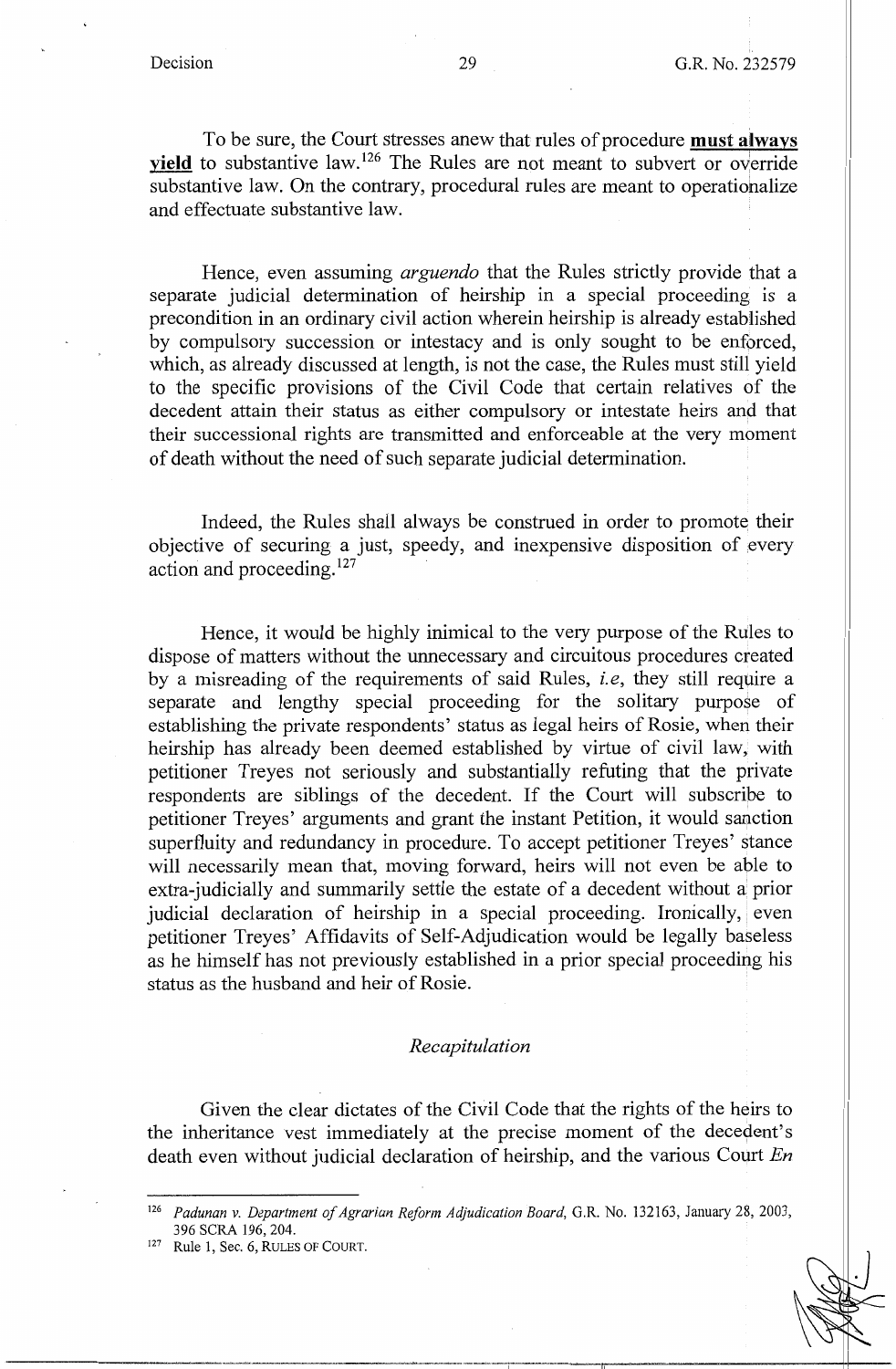*Banc* and Division decisions holding that no prior judicial declaration of heirship is necessary before an heir can file an ordinary civil action to enforce ownership rights acquired by virtue of succession through the nullification of deeds divesting property or properties forming part of the estate and reconveyance thereof to the estate or for the common benefit of the heirs of the decedent, the Court hereby resolves to clarify the prevailing doctrine.

Accordingly, the rule laid down in *Ypon, Yaptinchay, Portugal; Reyes, Heirs of Gabatan v. Court of Appeals,* and other similar cases, which requires a prior determination of heirship in a separate special proceeding as a prerequisite before one can file an ordinary civil action to enforce ownership rights acquired by virtue of succession, is **abandoned.** 

Henceforth, the rule is: **unless there is a pending special proceeding for the settlement of the decedent's estate or for the determination of heirship, the compulsory or intestate heirs may commence an ordinary civil action to declare the nullity of a deed or instrument, and for recovery of property, or any other action in the enforcement of their ownership rights acquired by virtue of succession, without the necessity of a prior and separate judicial declaration of their status as such.** The ruling of the trial court shall only be in relation to the cause of action of the ordinary civil action, *i.e.,* the nullification of a deed or instrument, and recovery or reconveyance of property, which ruling is binding only between and among the parties.

Therefore, the Court is in total agreement with the CA that the RTC did not commit grave abuse of discretion amounting to lack or excess of jurisdiction in denying petitioner Treyes' second Motion to Dismiss.

**WHEREFORE,** premises considered, the instant Petition for Review on *Certiorari* under Rule 45 is hereby **DENIED.** The Decision dated August 18, 2016 and Resolution dated June 1, 2017 promulgated by the Court of Appeals, Cebu City, Nineteenth Division in CA-G.R. **SP** Case No. 08813 are hereby **AFFIRMED.** 

#### **SO ORDERED.**

**S. CAGUIOA** ociate ice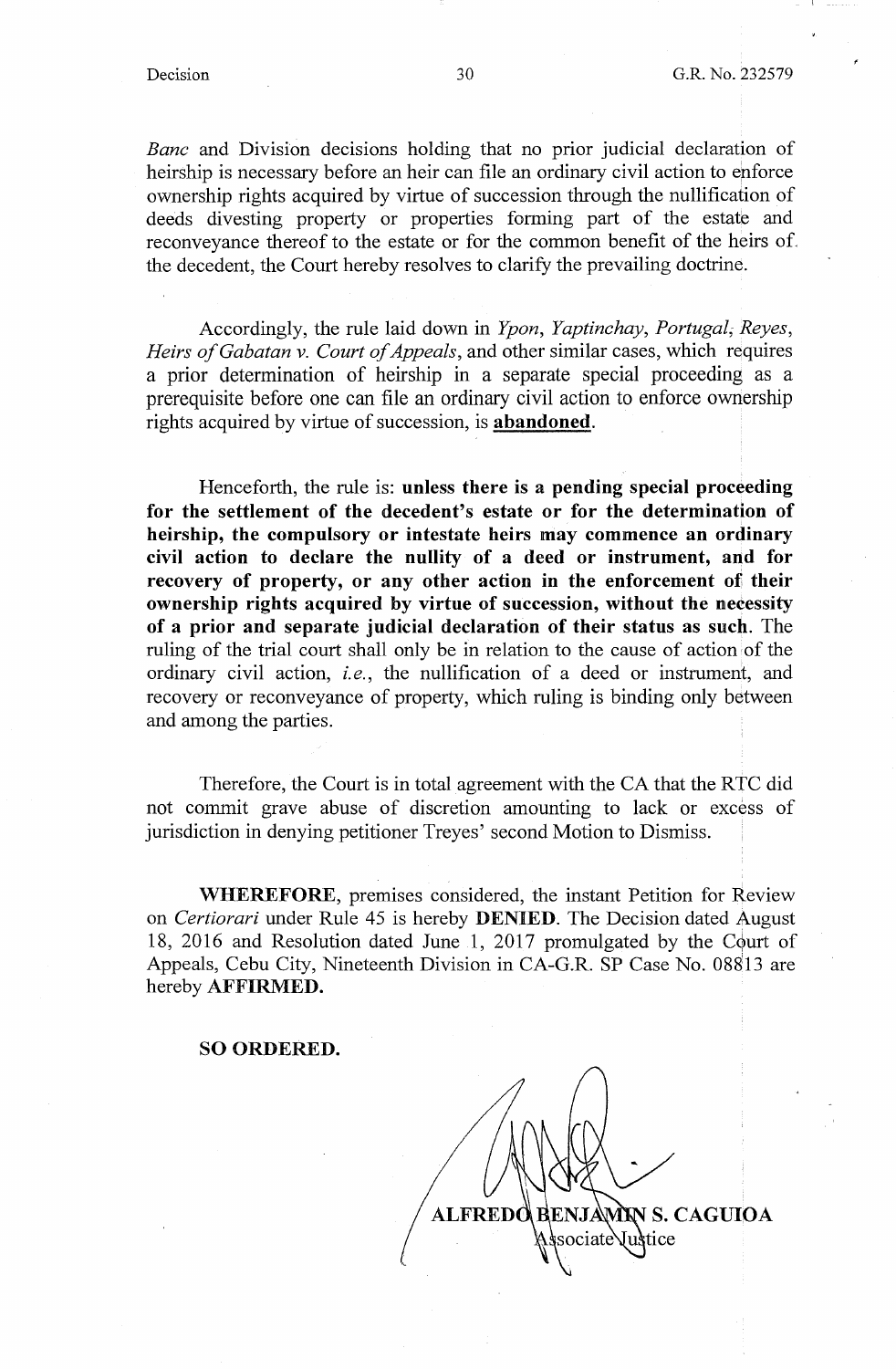$\ddot{\phantom{a}}$ 

 $\sim$   $\delta \theta$ 

| WE CONCUR:                                                                                                                                                                         |
|------------------------------------------------------------------------------------------------------------------------------------------------------------------------------------|
| The Dissenting opinion<br>DIOSDADO M.TPERAI<br>Chief Justice                                                                                                                       |
| with respect, a directing gamen<br>Please ser Acparate Coocurring Opinion<br>AY.V.F.<br>AS-BERNABE<br><b>MARVI</b><br><b>ESTE</b><br>Associate Justice<br><b>Associate Justice</b> |
| Please au<br>t My<br>JOSE C. RÉÝES, JR.<br>ſб<br>Associate Justice<br><b>K</b> ssociate Justice                                                                                    |
| I join the Dissent of<br>Justice Gegumento<br>IA pursed<br><b>RAMON</b><br>Associate Justice<br>Associate Justice                                                                  |
| <b>B. INTING</b><br>AMY C/ LAZARO-JAVIER<br><b>HENRI</b><br>Associate Justice<br>Associate Justice                                                                                 |
| Please Ace<br>Concivring Commin<br><b>MAR</b><br><b>TEDA</b><br><b>ROD</b><br>/socig/te/Justice<br>sociate Justice                                                                 |
| (No Part)<br><b>SAMUEL H. GAERLAN</b><br><b>EDGARDO L. DELOS SANTOS</b><br>Associate Justice<br>Associate Justice                                                                  |
|                                                                                                                                                                                    |